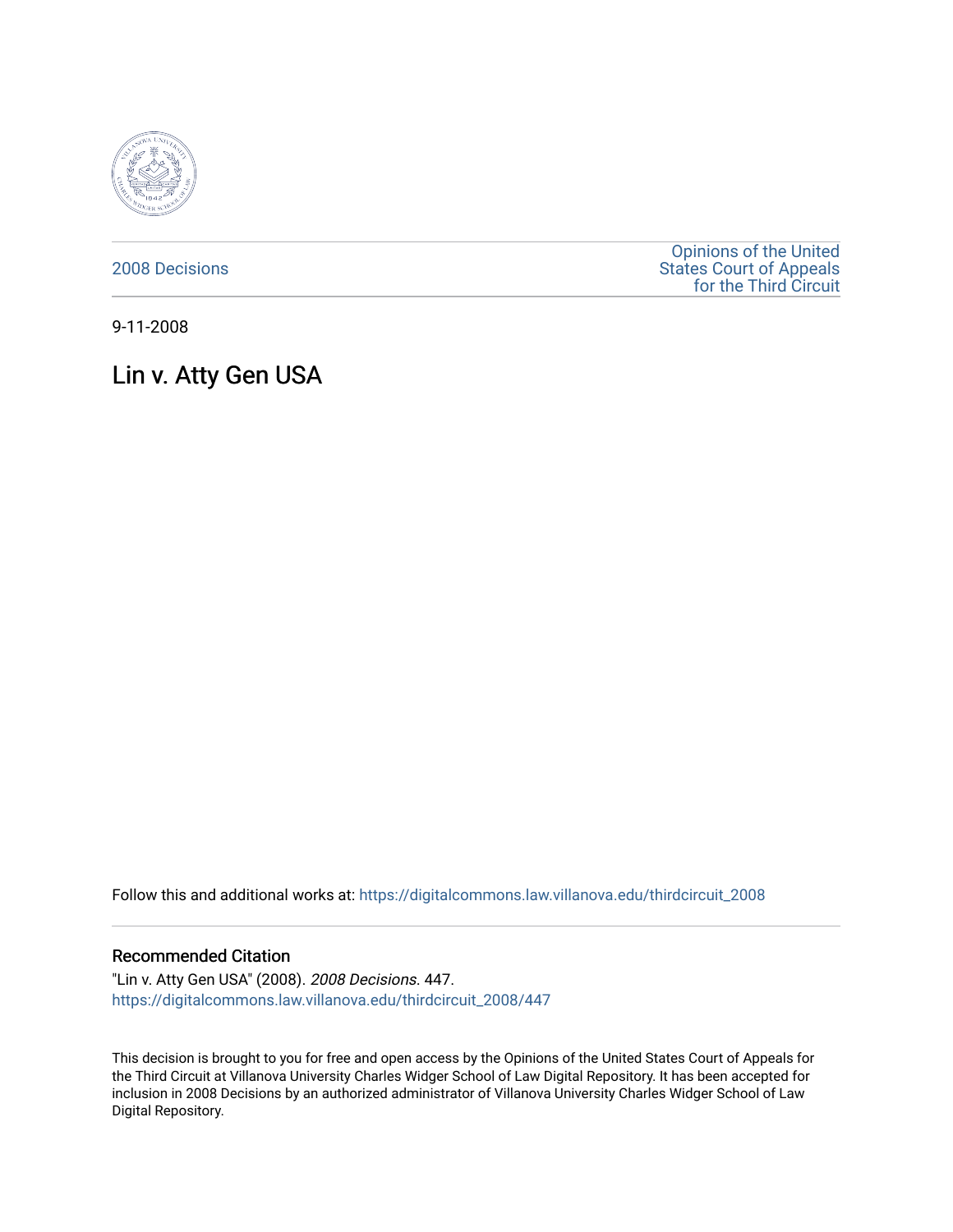#### **PRECEDENTIAL**

# UNITED STATES COURT OF APPEALS FOR THE THIRD CIRCUIT

\_\_\_\_\_\_\_\_\_\_\_\_\_

No. 06-2883 \_\_\_\_\_\_\_\_\_\_\_\_\_

### BIN LIN,

# Petitioner

v.

# ATTORNEY GENERAL OF THE UNITED STATES,

 $\overline{a}$ 

l

l

Respondent

On Petition for Review of an Order of the Board of Immigration Appeals (Agency No. A98-358-506) Immigration Judge: Honorable Mirlande Tadal

Argued March 14, 2008

Before: FUENTES, CHAGARES, and VAN ANTWERPEN, Circuit Judges.

(Filed: September 11, 2008)

Thomas V. Massucci (Argued) 401 Broadway, Suite 908 New York, NY 10013 Counsel for Petitioner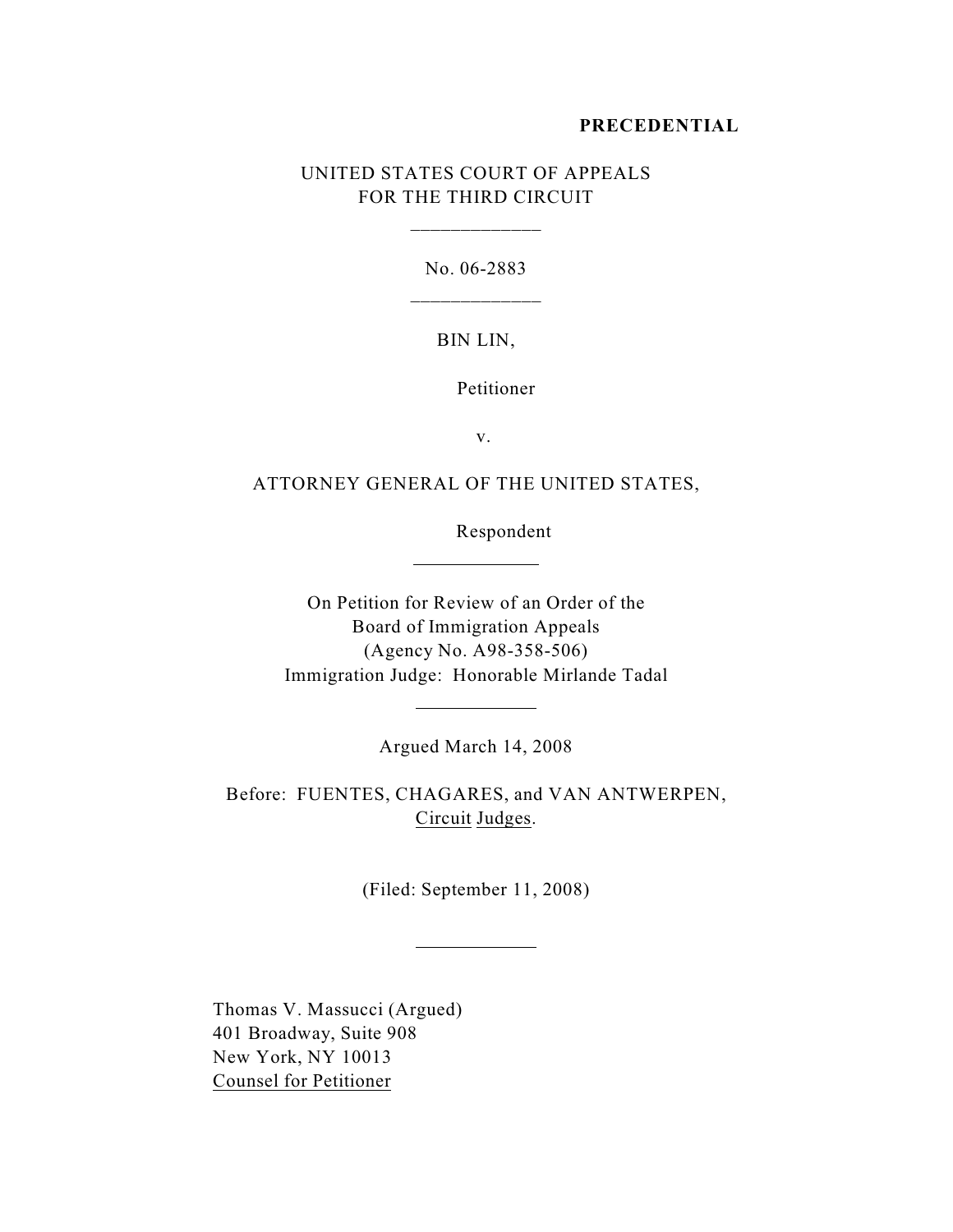Edward J. Duffy (Argued) Alison M. Igoe Peter D. Keisler Office of Immigration Litigation Civil Division U.S. Department of Justice P.O. Box 878, Ben Franklin Station Washington, D.C. 20044-0878 Counsel for Respondent

# OPINION OF THE COURT \_\_\_\_\_\_\_\_\_\_\_\_\_

\_\_\_\_\_\_\_\_\_\_\_\_\_

CHAGARES, Circuit Judge.

Bin Lin (Bin) petitions for review of a final order of removal issued by the Board of Immigration Appeals (BIA). After unlawfully entering the country and being placed in removal proceedings, Bin applied for asylum, withholding of removal, and protection under the Convention Against Torture (CAT). He grounded these claims on his alleged arrests and abuse in China for engaging in a spiritual-meditative practice called Falun Gong. Following a hearing, an Immigration Judge (IJ) denied Bin's claims for two reasons: first, that Bin's testimony in support of his claims was not credible, and second, that even if the testimony were credible, it failed to meet the burdens of proof necessary for the requested forms of relief. Bin then appealed to the BIA. The Government contends that Bin failed to contest the IJ's credibility determination in his appeal to the BIA, and that we are therefore without jurisdiction to consider Bin's petition to this Court.

We agree that Bin failed to raise the adverse credibility finding in his appeal to the BIA. We hold, however, that because the BIA nonetheless considered the adverse credibility determination, the issue was sufficiently exhausted to provide us with jurisdiction to review it. Exercising this jurisdiction, we find that substantial evidence supports the credibility determination, and accordingly, we will deny the petition for review.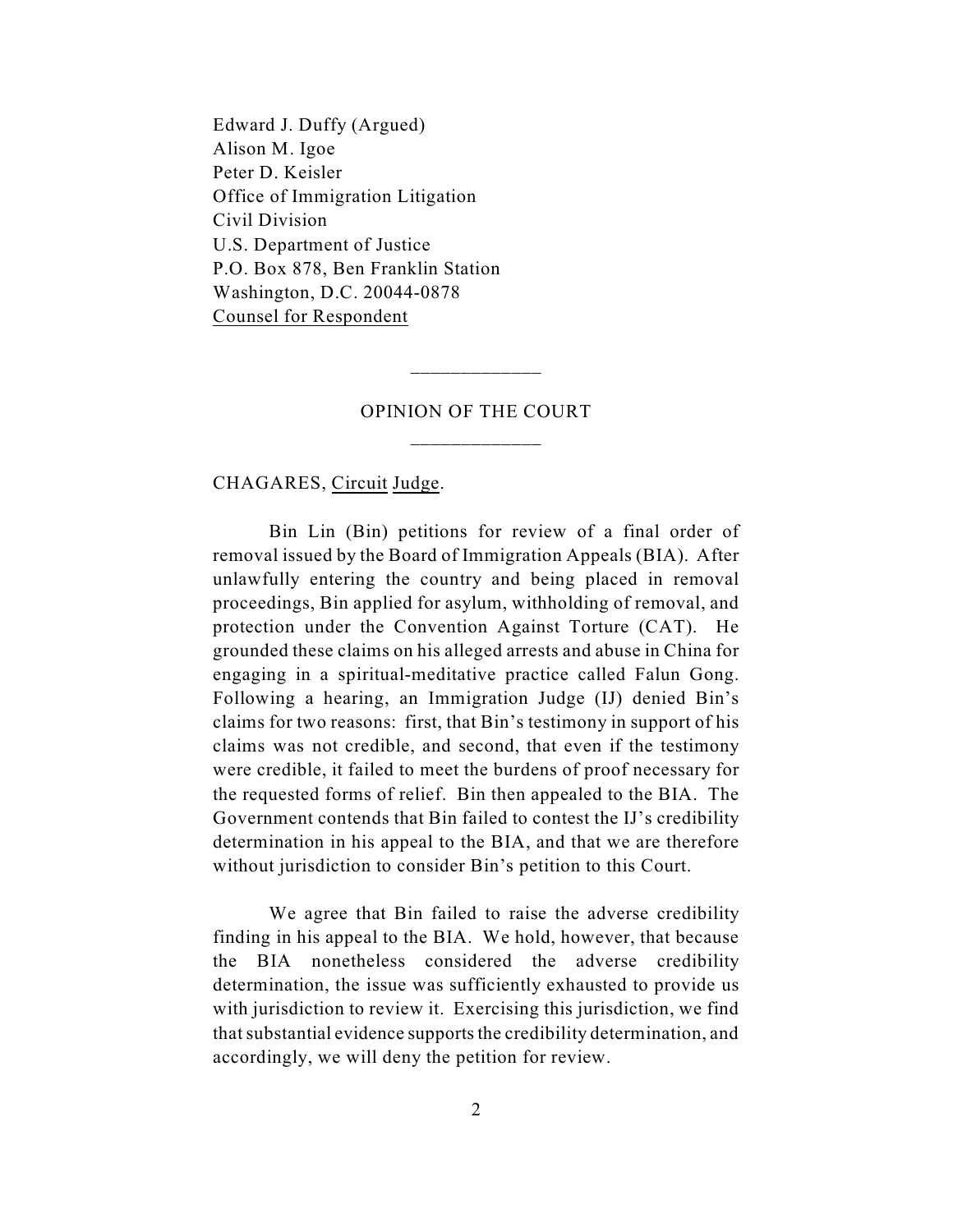Bin is a 23-year-old native and citizen of the People's Republic of China. On October 1, 2004, Bin arrived in the United States through Mexico. When approached by Border Patrol agents, he stated that he entered the country to find work.<sup>1</sup> He was subsequently placed in removal proceedings, where he admitted the factual allegations against him and conceded his removability. Thereafter, Bin submitted his application for asylum, withholding of removal, and protection under the CAT.<sup>2</sup>

At a February 24, 2005 hearing before the IJ, Bin testified on his own behalf. He explained that he began practicing Falun Gong<sup>3</sup> in 1998, when he was in the fifth grade, because he suffered

 $<sup>1</sup>$  He later testified that his intention was to seek asylum and</sup> that he only responded initially as he did because he was "so tense." Administrative Record (A.R.) 83.

 $^{2}$  As part of his application, Bin submitted a written affidavit concerning his reasons for seeking political asylum. The IJ based her credibility determination in large part on the perceived discrepancies between Bin's affidavit and his testimony at a hearing before the IJ.

<sup>&</sup>lt;sup>3</sup> The State Department Report on China indicates that Falun Gong is a "spiritual movement . . . that blends aspects of Taoism, Buddhism, and the meditative techniques and physical exercises of qigong (a traditional Chinese exercise discipline) with the teachings of Falun Gong founder Li Hongzhi . . . . Many practitioners became interested in Falun Gong because of its purported health benefits." A.R. 130. The Chinese government, however, became concerned by its growing popularity in the 1990s and eventually labeled it a "cult." A.R. 130. In 1999, the Chinese government banned Falun Gong, and "[a] harsh crackdown against the so-called 'evil cult' followed." A.R. 130. "Since January 2002, the mere belief in Falun Gong, even without any public manifestation of its tenets, has been sufficient grounds for practitioners to receive punishments ranging from loss of employment to imprisonment." A.R. 130.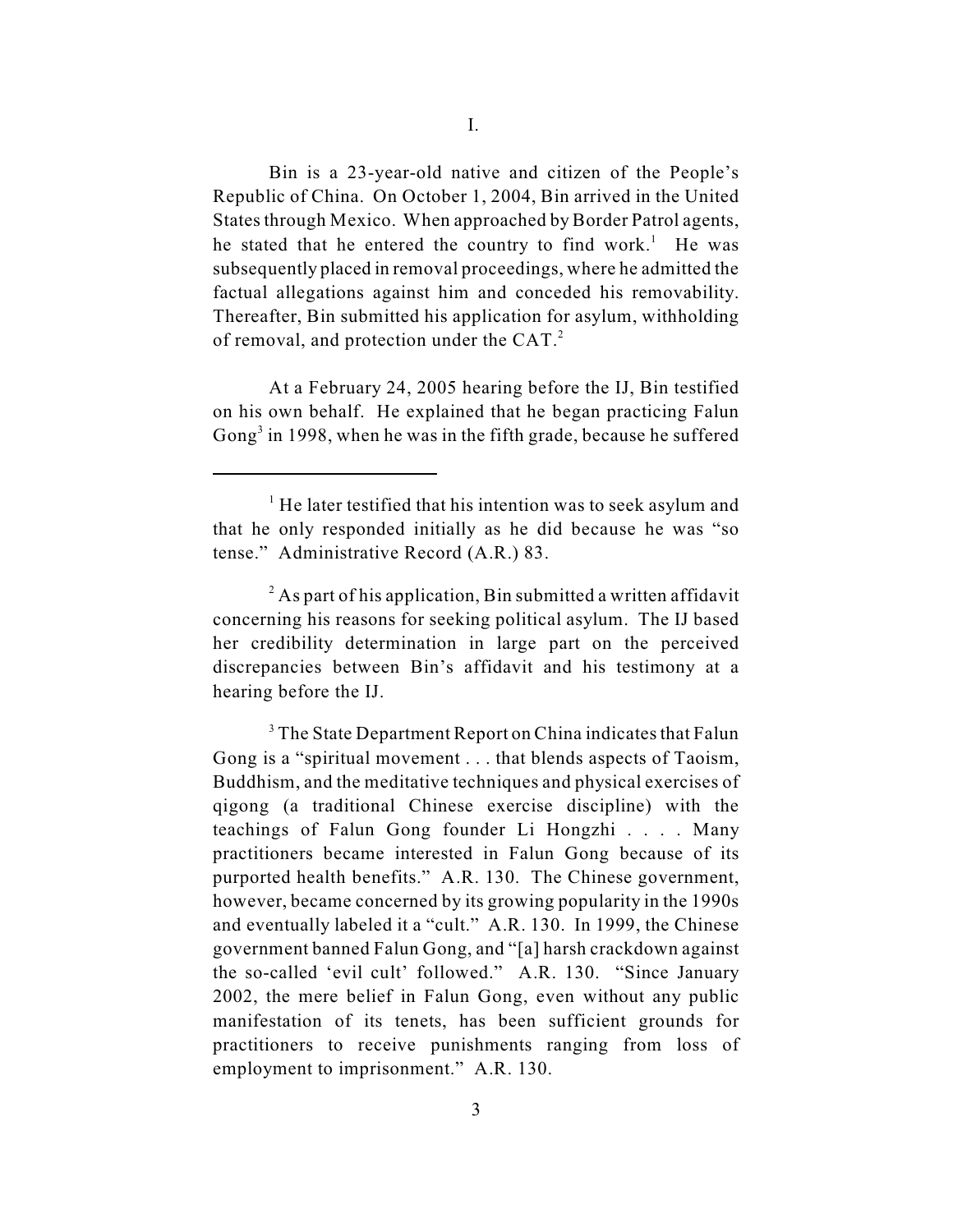from inflammatory diseases of the stomach and intestine and that neither "Western trained" medical doctors nor "Chinese herbal doctors" were able to alleviate his symptoms. A.R. 75. As a result, Bin began to practice Falun Gong when his mother's friend convinced him that it would help his illnesses. No one else in his family practiced, so Bin bought some books and a video on Falun Gong. On direct examination, Bin testified that he practiced with other Falun Gong practitioners at a nearby park "once or twice," though the IJ found that Bin contradicted himself on crossexamination. A.R. 77.<sup>4</sup>

Bin claimed that he was arrested twice for practicing Falun Gong, first in August 1999 and again in January 2004. He testified that the first time, five or six police officers came to his house, took him by force, and did not give a reason for his arrest. According to Bin, the officers interrogated and beat him badly, but he could not recall the substance of their questioning. Bin stated that two days later, he was sent to a detention center in Qwan Do, China, where he was detained for more than two months. Bin testified that many other inmates were detained there because they also practiced Falun Gong. He stated that he was beaten by the authorities—hit and kicked in the leg and beaten with a club. Bin claimed that he was eventually released, two months later, after he signed a document stating that he would never practice Falun Gong again.

According to Bin, he was arrested again in January 2004 and accused of practicing Falun Gong. The authorities detained him for one month and did not allow his mother to visit him. He claimed that he was beaten once while detained, and that he suffered bruises. He alleged that his mother was also interrogated after his detention. He was released on January 15, 2004, and departed China in September 2004.

 $<sup>4</sup>$  To avoid repetition, we recount the contents of Bin's</sup> written affidavit and cross-examination, where applicable, in the discussion section of the opinion and omit them here.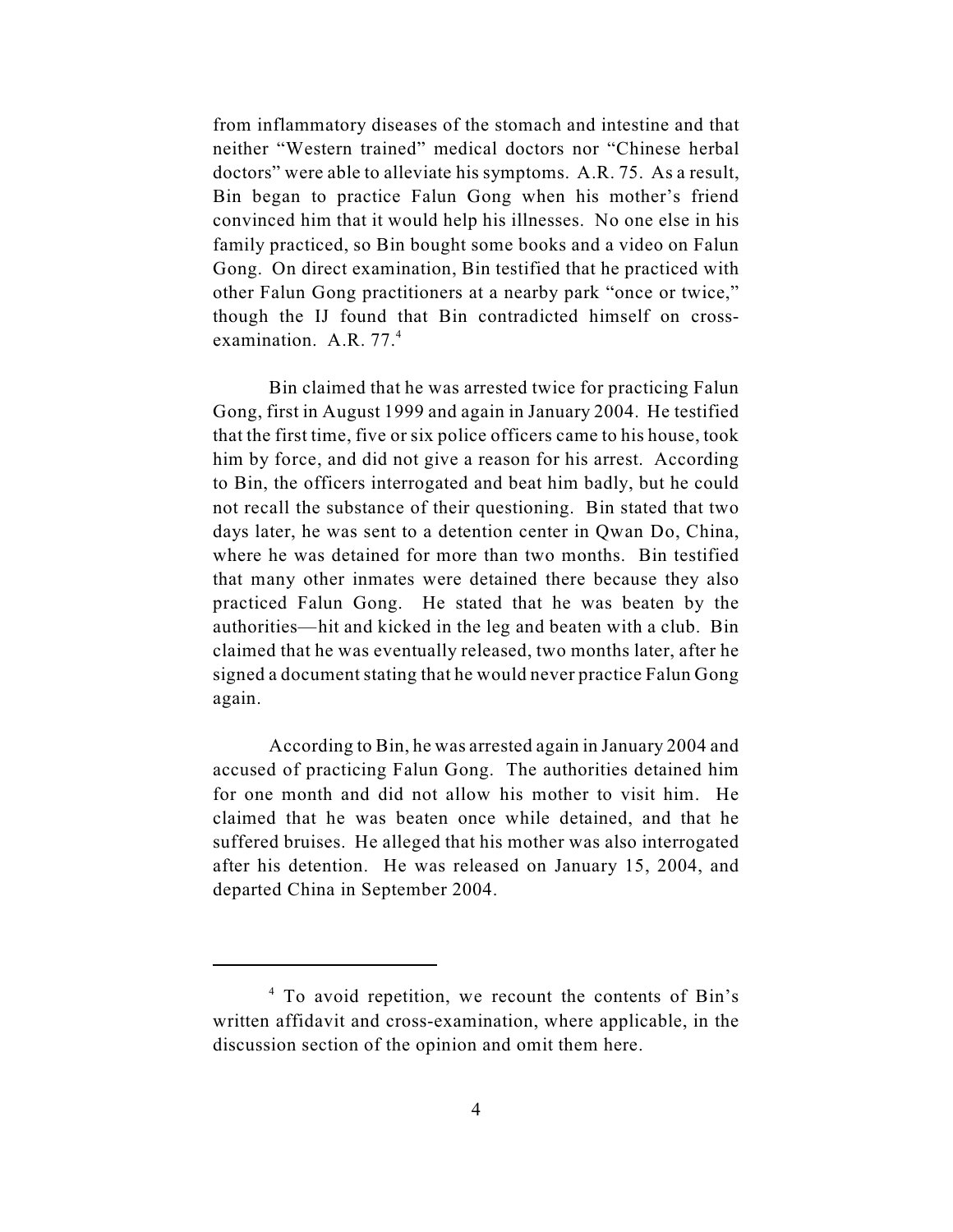On March 3, 2005, the IJ denied Bin's applications for asylum, withholding of removal, and CAT protection and ordered him removed. The IJ denied asylum for two distinct reasons. First, even assuming Bin's testimony was truthful, the evidence did not support a finding of past persecution or a well-founded fear of persecution as is required to prevail on an asylum claim. Second, the IJ found Bin not credible due to material inconsistencies within his testimony and between his testimony and his written affidavit. Specifically, the IJ determined that while Bin's affidavit stated that the police told Bin the reason for his first arrest, he testified before the IJ that the police gave no reason for the arrest. In addition, the IJ determined that Bin testified inconsistently about where, and with whom, he practiced Falun Gong after his first arrest. The IJ also found that Bin did not meet the more exacting standard for withholding of removal or the standard for relief under the CAT.

On March 7, 2005, Bin, through his prior counsel, filed a notice of appeal with the BIA. The notice of appeal did not assert which issues Bin was appealing but instead stated that he would file a separate brief. In the separate brief, Bin listed the following arguments:

- I. THE IJ ERRED IN FINDING THAT [BIN]'S ARRESTS AND DETENTION IN 1999 AND 2004 DID NOT CONSTITUTE PERSECUTION WITHIN THE MEANING OF THE IMMIGRATION AND  $NATIONALLY$   $ACT$   $( "INA");$ RESPONDENT CLEARLY SUFFERED PERSECUTION AT THE HANDS OF THE CHINESE GOVERNMENT, AND THUS, IS CLEARLY ELIGIBLE FOR ASYLUM.
- II. THE IJ ERRED IN FINDING THAT [BIN]'S TWO DETENTIONS DO NOT RISE TO THE LEVEL OF PERSECUTION; [BIN] SUFFERED SIGNIFICANT DEPRIVATION OF FREEDOM AND LIBERTY ON ACCOUNT OF HIS BEING A FALUN GONG PRACTITIONER.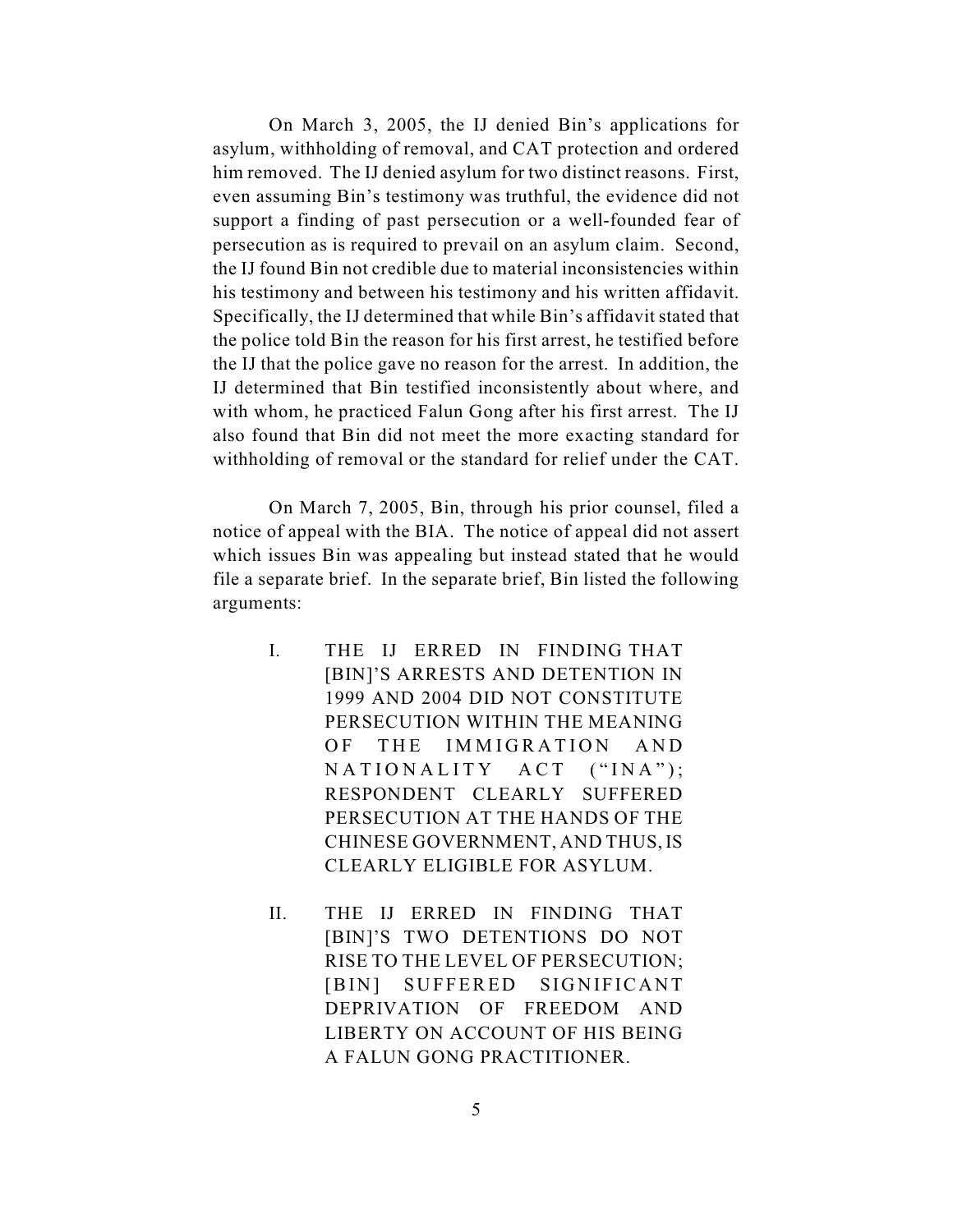A.R. 12, 13.

On May 4, 2006, the BIA "adopt[ed] and affirm[ed] the decision of the [IJ] to the extent the [IJ] concluded [Bin] was not credible and did not therefore meet the burden of proof for asylum, withholding of removal and protection under the Convention Against Torture." A.R. 2. The BIA did not address Bin's two allegations of error, having instead adopted the adverse credibility determination.

II.

We generally have jurisdiction to review a final order of removal under section 242(a)(1) of the Immigration and Nationality Act (INA). See 8 U.S.C. § 1252(a)(1); Yan Lan Wu v. Ashcroft, 393 F.3d 418, 421 (3d Cir. 2005). Section 242(d)(1) of the INA, however, limits our jurisdiction to cases where a petitioner "has exhausted all administrative remedies available as of right . . . ." 8 U.S.C. § 1252(d)(1); see Abdulrahman v. Ashcroft, 330 F.3d 587, 594-95 (3d Cir. 2003).

Where we do have jurisdiction to entertain a petition for review and "the BIA adopted the IJ's opinion, we treat that opinion as the opinion of the [BIA]." Zhang v. Gonzales, 405 F.3d 150, 155 (3d Cir. 2005). Accordingly, we review the IJ's opinion to the extent the BIA relied upon it. Wang v. Att'y Gen., 423 F.3d 260, 267 (3d Cir. 2005).

Review of an IJ's decision, including an adverse credibility determination, "is conducted under the substantial evidence standard which requires that administrative findings of fact be upheld 'unless any reasonable adjudicator would be compelled to conclude to the contrary.'" Chen v. Gonzales, 434 F.3d 212, 216 (3d Cir. 2005) (quoting 8 U.S.C. § 1252(b)(4)(B)). In other words, adverse credibility determinations are afforded deference provided the IJ "suppl[ies] specific, cogent reasons why the applicant is not credible." Chukwu v. Att'y Gen., 484 F.3d 185, 189 (3d Cir. 2007); Gao v. Ashcroft, 299 F.3d 266, 276 (3d Cir. 2002). Under the law applicable to Bin's petition, the inconsistencies identified by the IJ must not be "minor" and must go to the heart of the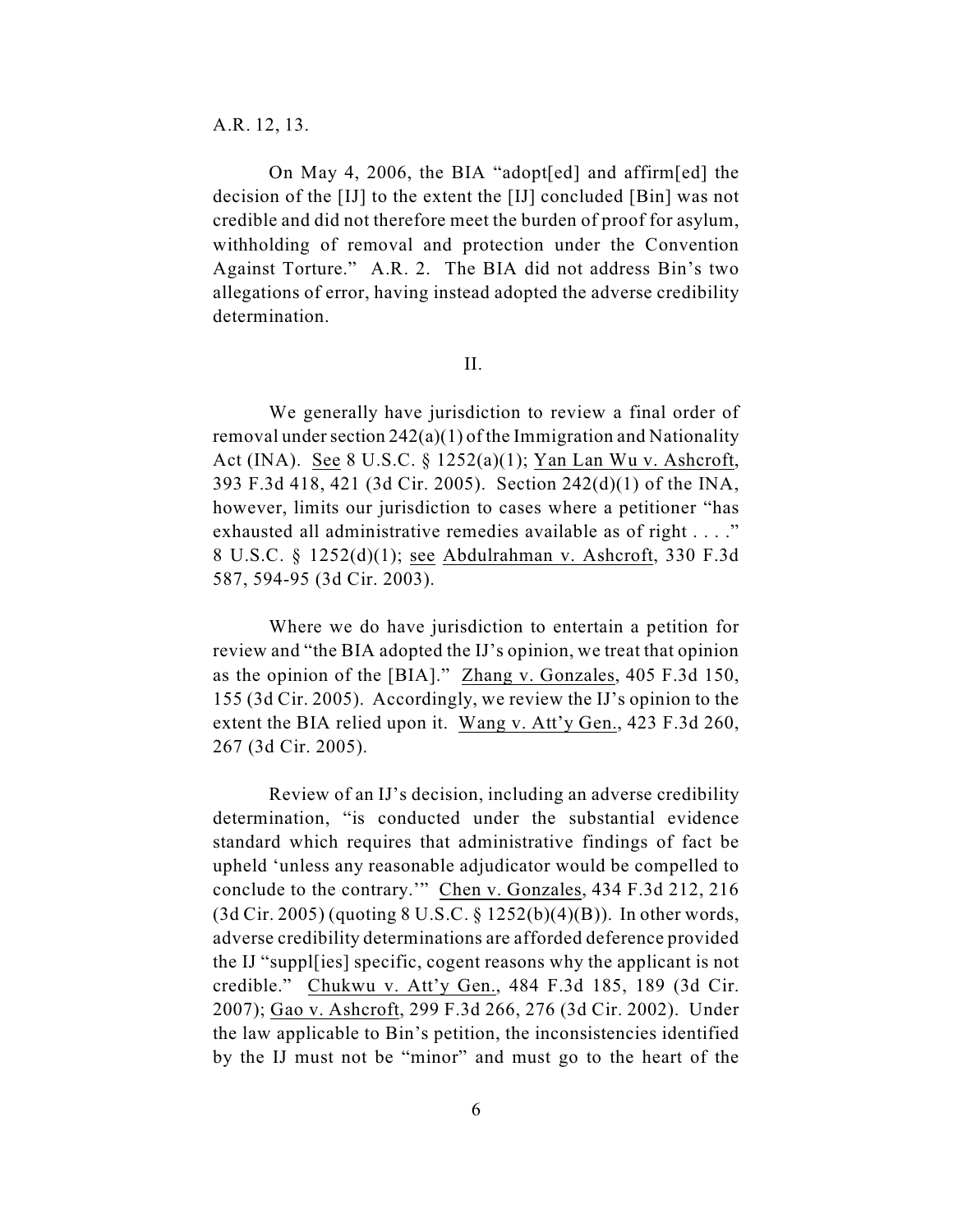petitioner's claim. Gabuniya v. Att'y Gen., 463 F.3d 316, 322 (3d Cir. 2006). $5$ 

# III.

The Government argues that Bin did not raise the issue of the IJ's credibility determination to the BIA, thereby failing to exhaust his administrative remedies, and thus depriving us of jurisdiction under  $\S$  1252(d)(1). Bin counters that we have jurisdiction to consider the credibility determination because he did raise the issue before the BIA, thereby exhausting his administrative remedies. In the alternative, Bin argues that even if he did not raise the credibility determination, the BIA's sua sponte consideration of the issue provides us with jurisdiction. For the reasons discussed below, we conclude that Bin did not raise the IJ's adverse credibility finding to the BIA, but because the BIA considered the credibility issue sua sponte, we nonetheless have jurisdiction to review it.

### A.

As stated earlier, under  $\S 1252(d)(1)$ , "a court may review a final order of removal only if [] the alien has exhausted all administrative remedies available to the alien as of right . . . ." 8 U.S.C.  $\S 1252(d)(1)$ . The parties dispute what Congress meant by the term "administrative remedies." While our jurisprudence has been less than clear as to whether the statute requires exhaustion of administrative procedures, claims, or issues, compare Khan v. Att'y Gen., 448 F.3d 226, 236 n.8 (3d Cir. 2006), with Zheng v. Gonzales, 417 F.3d 379, 383 (3d Cir. 2005), we are bound by those opinions that have interpreted issue exhaustion as a statutory

 $<sup>5</sup>$  Bin's claims for relief antedate the change in law brought</sup> by the REAL ID Act of 2005. See Kaita v. Att'y Gen., 522 F.3d 288, 296 & n.6 (3d Cir. 2008) (explaining that for claims filed after May 11, 2005, 8 U.S.C. § 1158(b)(1)(B)(ii) permits an IJ to make "a credibility determination . . . without regard to whether an inconsistency, inaccuracy, or falsehood goes to the heart of the applicant's claim") (quotation marks omitted).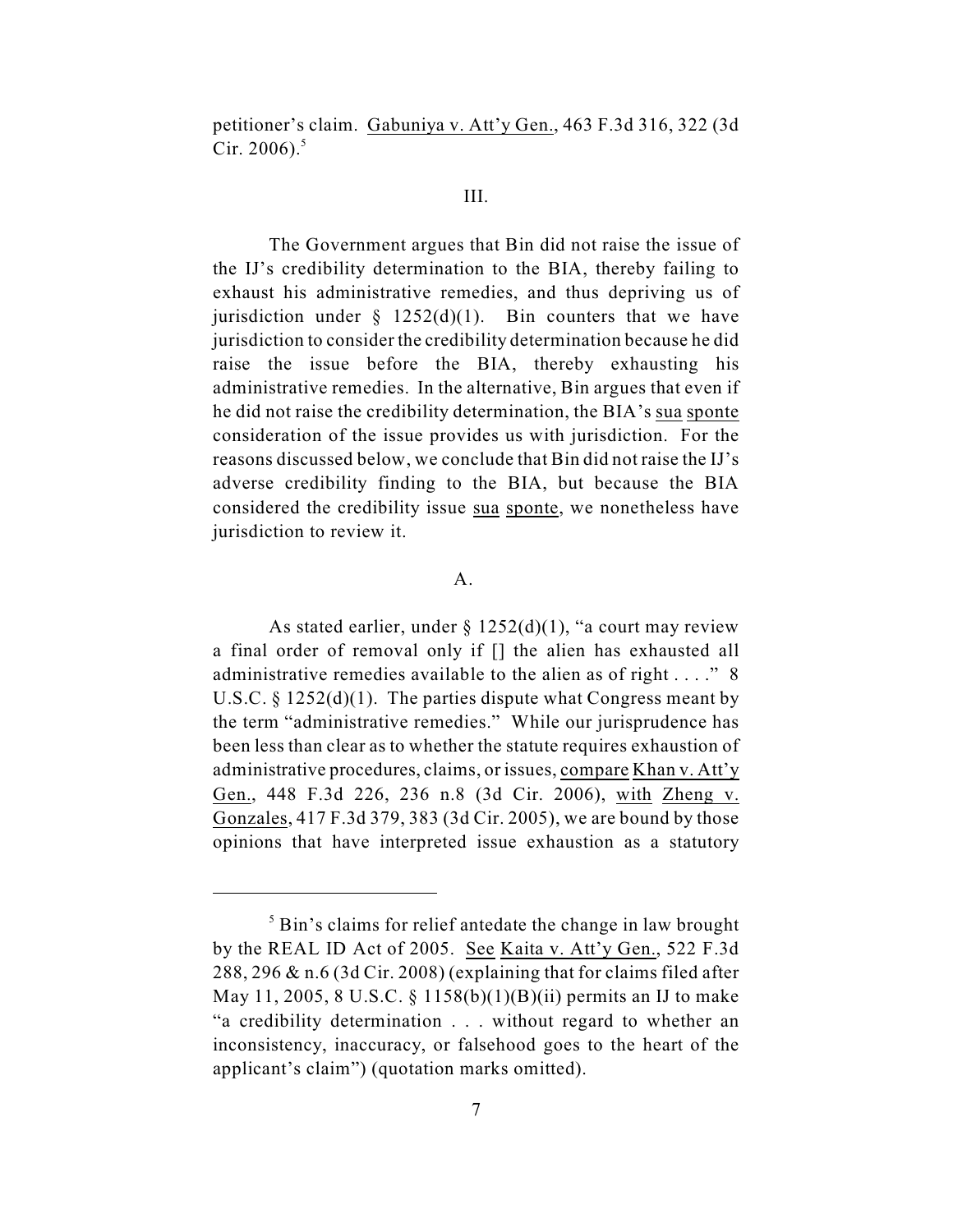requirement. See, e.g., Kibinda v. Att'y Gen., 477 F.3d 113, 120 n.8 (3d Cir. 2007) (finding petitioner's unraised issue unexhausted and thus precluded by  $\S$  1252(d)(1)'s "statutory [exhaustion] requirement"); Abdulrahman, 330 F.3d at 594-95 (same). As

Moreover, these cases were decided without consideration of a line of "powerful statements" by the Supreme Court "that courts should be reluctant to make issues jurisdictional rather than mandatory unless statutory language requires it . . . ." Zhong, 489 F.3d at 134 (Calabresi, J. concurring in the denial of rehearing en banc); see, e.g., Arbaugh v. Y & H Corp., 546 U.S. 500, 510-11 (2006) (noting that "[j]urisdiction . . . is a word of many, too many, meanings" and that the Supreme Court, "no less than other courts,

 $6$  Over the last several years, a number of our sister courts of appeals have struggled with "the question whether the failure to raise an *issue* before the BIA is a jurisdictionally-fatal failure to exhaust an administrative *remedy* for purposes of 8 U.S.C. §  $1252(d)(1)$ , or simply raises the non-jurisdictional question whether review of that issue is precluded by the doctrine of administrative exhaustion." Zine v. Mukasey, 517 F.3d 535, 539-40 (8th Cir. 2008) (emphasis in original) (resolving the case on narrower grounds so as not to "enter this thicket"). For example, both the Courts of Appeals for the First and Eighth Circuits were "very tempt[ed]" to find that  $\S 1252(d)(1)$  does not preclude a court of appeals from considering issues that an alien did not present to the agency. See Sousa v. I.N.S., 226 F.3d 28, 31 (1st Cir. 2000) ("If we were writing on a clean slate, it would be very tempting to treat [petitioner]'s forfeit of his claim as something less than a jurisdictional objection."); Etchu-Njang v. Gonzales, 403 F.3d 577, 582 (8th Cir. 2005). While both courts ultimately found themselves bound by precedent to treat issue exhaustion as a jurisdictional requirement, it is not clear that they treated issue exhaustion as a "truly jurisdictional" requirement. See Zhong v. U.S. Dep't of Justice, 489 F.3d 126, 130 n.6 (2d Cir. 2007) (Calabresi, J., concurring in the denial of rehearing en banc) (noting that since the Etchu-Njang and Sousa courts contemplate exceptions to the "jurisdictional" issue exhaustion requirement, the requirement cannot be a "truly jurisdictional" one).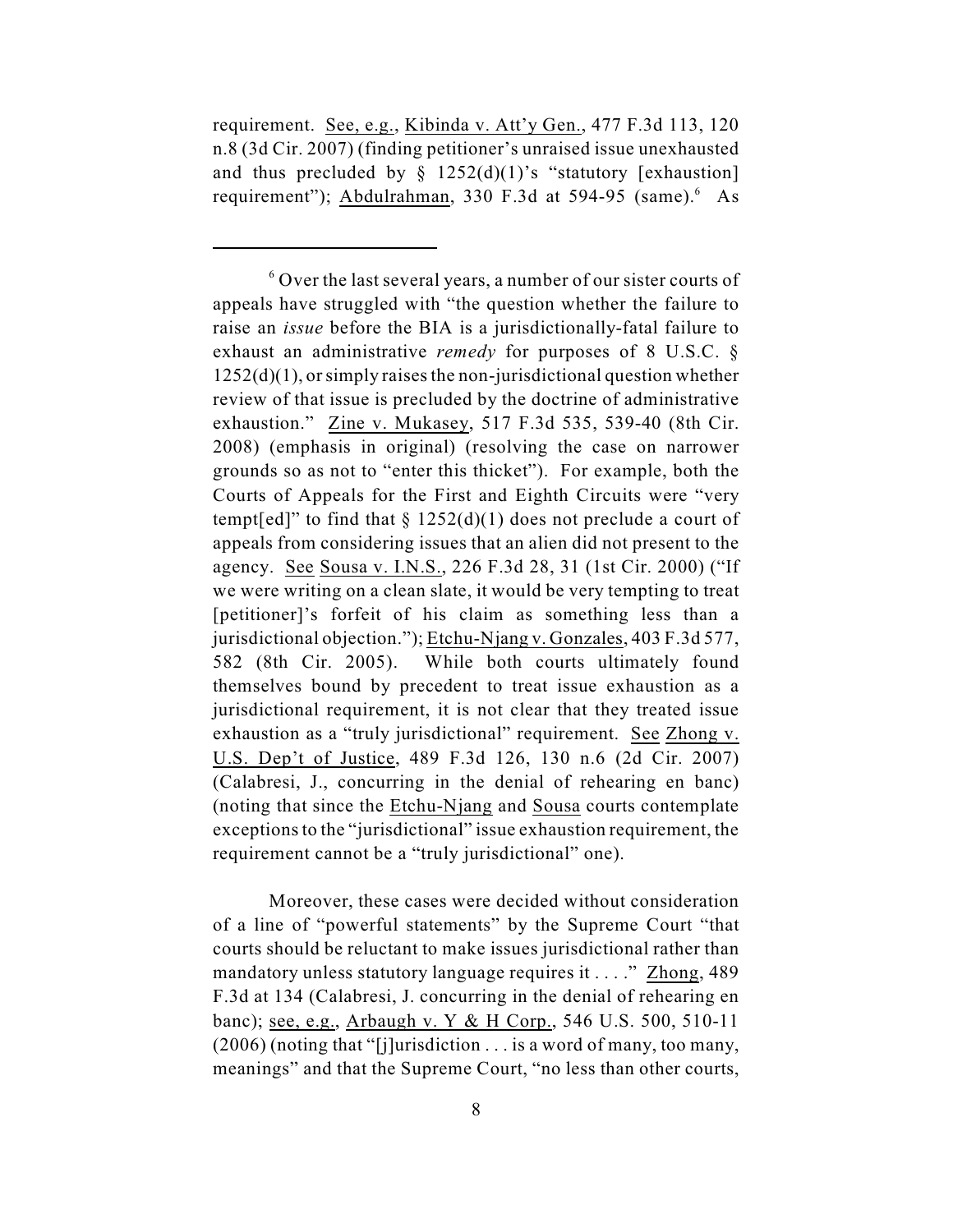compared to judicially-crafted exhaustion doctrines, statutory exhaustion requirements deprive us of jurisdiction over a given case. Metro. Life Ins. Co. v. Price, 501 F.3d 271, 278-79 (3d Cir. 2007); see Xie v. Ashcroft, 359 F.3d 239, 245 n.8 (3d Cir. 2004).

Accordingly, a petitioner is deemed to have "exhausted all administrative remedies," 8 U.S.C.  $\S$  1252(d)(1), and thereby "preserves the right of judicial review," Adbulrahman, 330 F.3d at 594-95, if he or she raises all issues before the BIA. We do not, however, apply this principle in a draconian fashion. See Joseph v. Att'y Gen., 465 F.3d 123, 126 (3d Cir. 2006) (noting the Court's "liberal exhaustion policy"). Indeed, "so long as an immigration petitioner makes some effort, however insufficient, to place the Board on notice of a straightforward issue being raised on appeal, a petitioner is deemed to have exhausted her administrative

Thus, while there is reason to cast doubt upon the continuing validity of our precedent holding that issue exhaustion is a jurisdictional rule, short of a review en banc, we must dutifully apply that precedent.

has sometimes been profligate in its use of the term," but cautioning that "unrefined dispositions . . . should be accorded no precedential effect on the question whether the federal court had authority to adjudicate the claim in suit") (quotation marks omitted); Kontrick v. Ryan, 540 U.S. 443, 455 (2004) ("Clarity would be facilitated if courts and litigants used the label 'jurisdictional' not for claim-processing rules, but only for prescriptions delineating the classes of cases (subject-matter jurisdiction) and the persons (personal jurisdiction) falling within a court's adjudicatory authority."). In light of the Supreme Court's repeated admonitions, the Court of Appeals for the Second Circuit recently revisited its issue exhaustion jurisprudence and held that issue exhaustion is a mandatory, though not jurisdictional, rule. See Zhong v. U.S. Dep't of Justice, 480 F.3d 104, 107 (2d Cir. 2007); see also Korsunskiy v. Gonzales, 461 F.3d 847, 849 (7th Cir. 2006) (noting, in light of the recent Supreme Court cases, that "[e]xhaustion is a condition to success in court but not a limit on the set of cases that the judiciary has been assigned to resolve").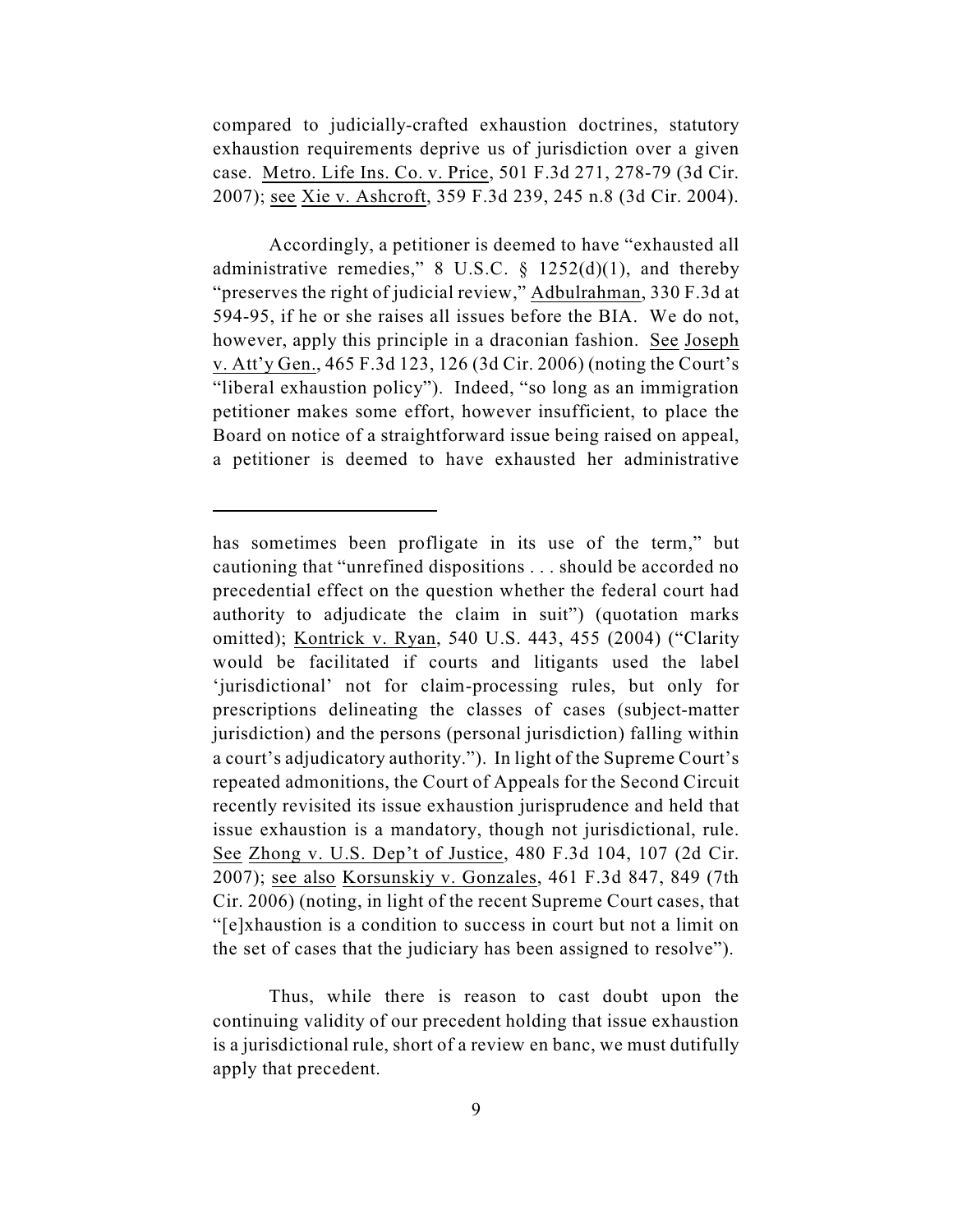remedies." Id. (quotation marks omitted); see Bhiski v. Ashcroft, 373 F.3d 363, 367-68 (3d Cir. 2004); Yan Lan Wu, 393 F.3d at 422 (explaining Bhiski and observing that "when a claim is not so complex as to require a supporting brief, simply putting the Board on notice through a Notice of Appeal is sufficient").

For example, in Abdulrahman v. Ashcroft, petitioner Abdulrahman argued to the BIA "that the IJ erred in her credibility determination and that her findings were not substantially supported by the evidence." 330 F.3d at 594. Before this Court, Adbulrahman then asserted that "the IJ erroneously applied the more stringent 'more likely than not' standard, applicable to withholding of removal, to his asylum claim that he suffered past persecution." Id. We found Abdulrahman's attempt to argue that he had raised the burden of proof issue before the BIA to be "in vain." Id. at 595. Neither his notice of appeal nor his written brief "viewed expansively . . . even suggest[ed] the issue." Id. We observed that Abdulrahman's assertion before the BIA that the IJ "erred as a matter of law and discretion," was a "generalized claim [that] did not alert the Board to the issue he [sought] to raise for the first time here." Id. (quotation marks omitted); see Joseph, 465 F.3d at 126 (finding an issue not exhausted where "petitioner did nothing to alert the BIA that he wished to appeal the IJ's determination that he was not *prima facie* eligible for naturalization"). As Abdulrahman had failed to put the Board on notice of the issue that he then raised before this Court, we appropriately declined to interfere with the agency's decisionmaking process by ruling on a contention the BIA had not addressed. Abdulrahman, 330 F.3d at 594-95.

In Yan Lan Wu v. Ashcroft, petitioner Yan argued in her Notice of Appeal to the BIA that "the Immigration Judge ignored the fact that [her] father was jailed and tortured by the Chinese government as an underground Christian in China, and erred in finding that [she] doesn't have a fear of [the] Chinese government but the local people." 393 F.3d at 422 (quotation marks omitted). Additionally, in her supporting brief Yan claimed that she had "presented sufficient evidence to the effect that she has face[d] past persecution and will face future persecution on account of her Christian faith," "that police raided [her] home, and that her home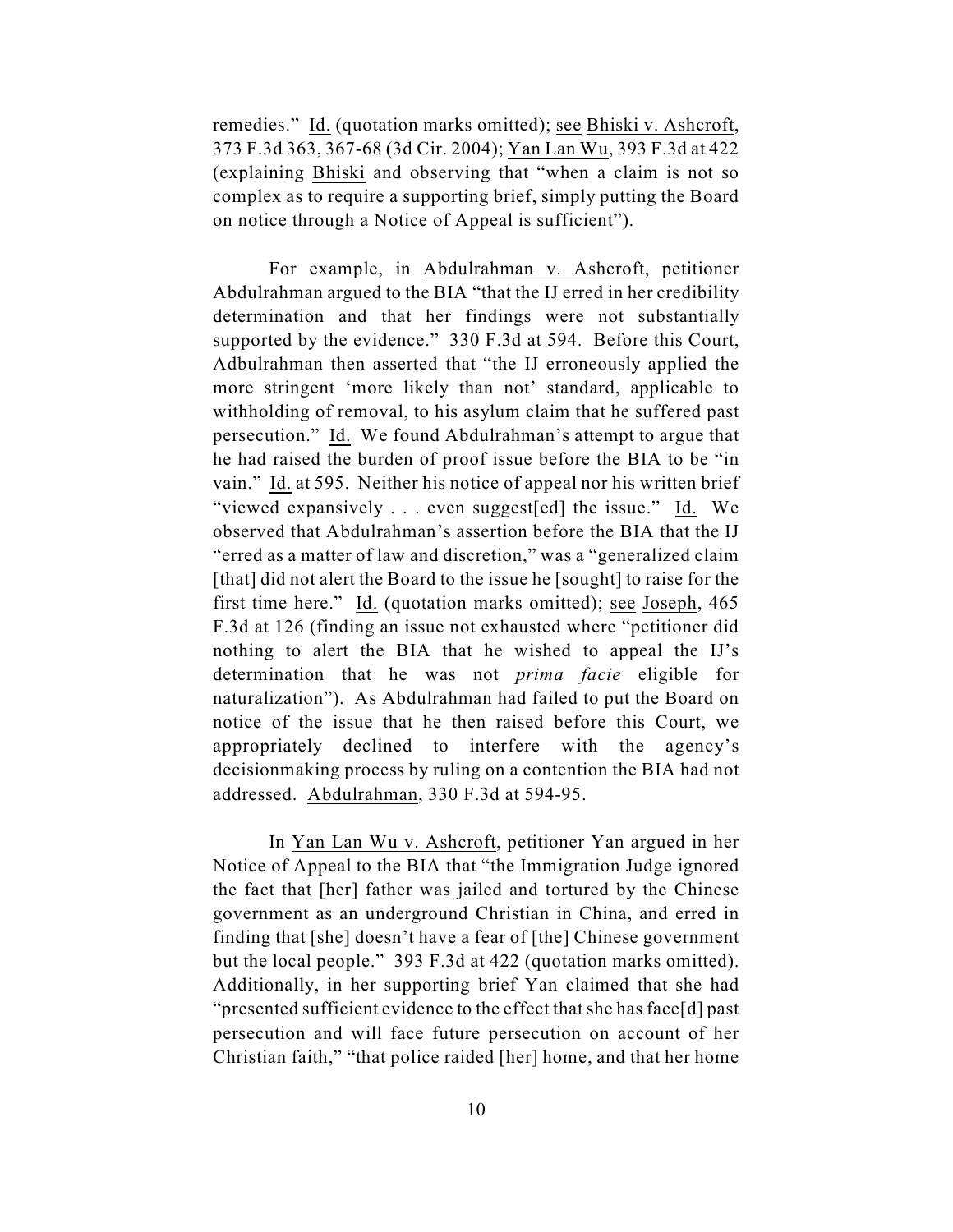was under surveillance." Id. (quotation marks omitted). Before our Court, Yan argued that the IJ improperly relied on a preliminary statement she had made at the airport and that the IJ's decision was not supported by substantial evidence. The Government contended that Yan failed to exhaust her administrative remedies, asserting that Yan "intimates that the Immigration Judge's reliance on the [airport] statement was misplaced but that this argument was never raised before the Immigration Judge or on appeal to the Board . . . ." Id. We nevertheless found that Yan did "contend in her Notice of Appeal that the Immigration Judge's conclusion [was] not supported by substantial evidence within the record," and thus the BIA "was put on notice that there was a claim of error hovering around the Immigration Judge's findings and, consequently, her exclusive reliance on the airport interview, during its review de novo." Id; see also Bhiski, 373 F.3d at 367-69 (explaining that petitioner's ineffective assistance of counsel argument was exhausted despite his failure to aver, in the Notice of Appeal, that he suffered prejudice, and despite his failure to file a supporting brief).

In the present case, Bin's current counsel seemed to concede at oral argument that Bin's previous counsel had failed to use *any* language in his Notice of Appeal or brief to the BIA such that the BIA would suspect a claimed error even "hovering around" the IJ's credibility determination. See Yan Lan Wu, 393 F.3d at 422. Bin's Notice of Appeal pressed no arguments whatsoever, but instead merely mentioned that a separate written brief would be submitted. The brief, in turn, referred only to whether Bin's arrests and detention "rise to the level of persecution" or "constitute persecution within the meaning of the [INA] . . . ." A.R. 12, 13. Thus, unlike in Yan Lan Wu, Bin's Notice of Appeal and his brief did absolutely nothing to alert the BIA that he was challenging the IJ's credibility determination. Indeed, this case is the precise inverse of Abdulrahman: whereas the petitioner there challenged the IJ's factual findings before the BIA but not the applicable legal standard, here, Bin challenged the legal standard before the BIA, but not the IJ's factual findings (namely, the credibility determination). See 330 F.3d at 594. As in Abdulrahman, we reject Bin's argument that he raised the relevant issue in this case.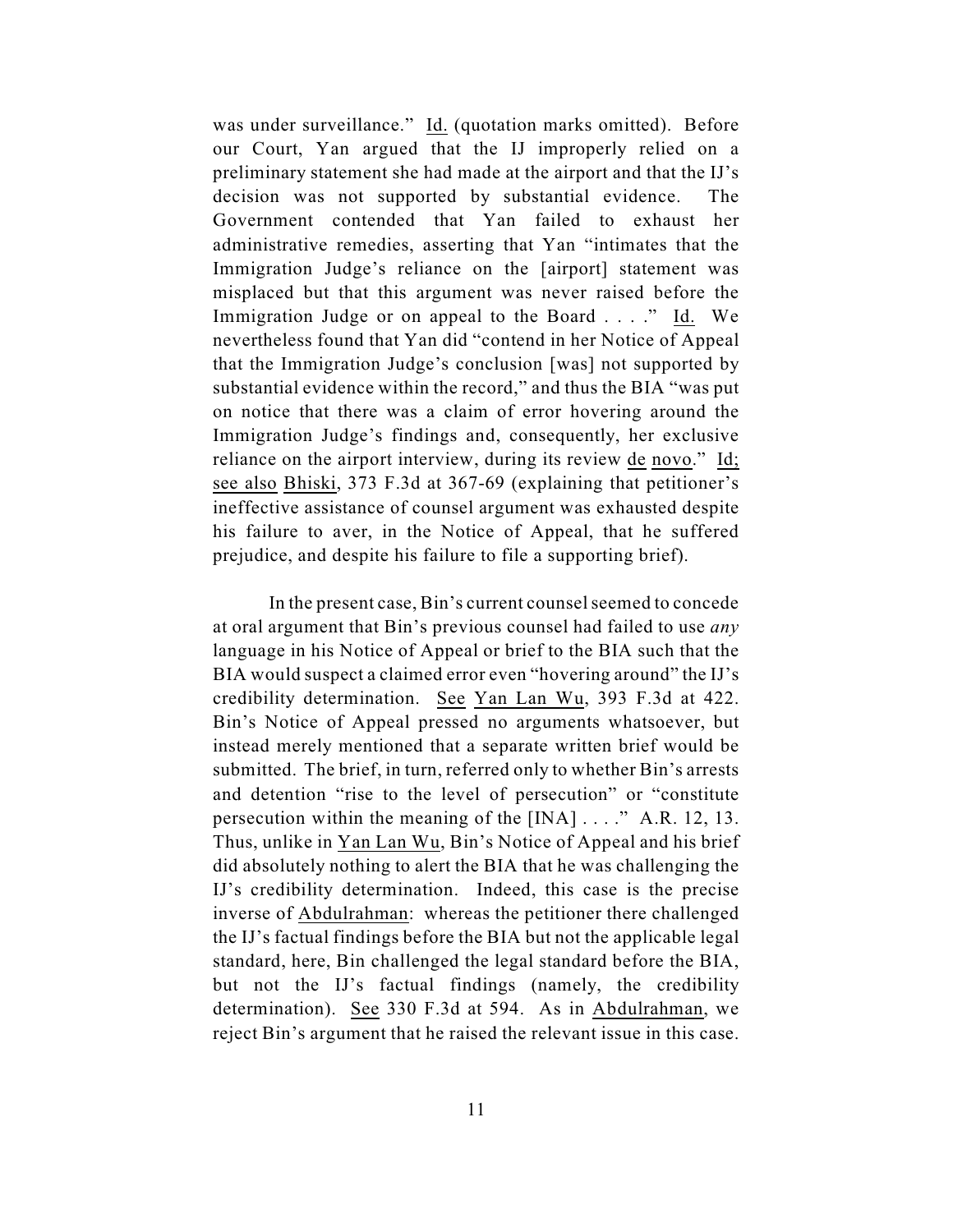Perhaps recognizing Bin's failure explicitly to raise the credibility issue to the BIA, Bin's counsel makes an alternative contention: since an asylum applicant without evidence corroborating his claims of past persecution must testify credibly in order to meet his burden of proof, Bin's appeal to the BIA only makes sense if he is appealing the IJ's adverse credibility determination. Pet'r Reply Br. at 4-5 (citing Lukwago v. Ashcroft, 329 F.3d 157, 177 (3d Cir. 2003)). Put another way, since Bin cannot prevail on his legal claims without also successfully challenging the IJ's adverse credibility determination, the latter issue is implicit in his appeal to the BIA. Bin is asking us, in effect, to create a bright-line rule: any time an IJ has made an adverse credibility determination and there is no corroborating evidence, that issue is necessarily before the BIA on appeal.

We find no authority to support this position. We have said that as long as the petitioner "made some effort to exhaust, albeit insufficient," we will exercise jurisdiction over the petitioner's claims. Bhiski, 373 F.3d at 367. Bin has, however, made no such effort. Out of respect for the administrative process, we will not require the BIA to guess which issues have been presented and which have not. Likewise, we will not punish the BIA by interfering in the administrative process with regard to issues that the BIA did not address. Considering the documents supplied by Bin, we have no reason to believe that he put the BIA on notice that he was challenging the IJ's adverse credibility determination. Cf. Yan Lan Wu, 393 F.3d at 422 (exercising jurisdiction over petitioner's claims where "we [were] confident that [petitioner]'s Notice of Appeal and brief in support of [petitioner's] application made the Board aware of what issues were being appealed"). Accordingly, Bin failed to raise the adverse credibility issue to the BIA.

#### B.

Having determined that Bin failed to raise the issue of the IJ's credibility determination, we must now address Bin's contention that we nonetheless have jurisdiction because the BIA, sua sponte, considered this issue and adopted and affirmed the IJ's decision on this basis. There is certainly a degree of confusion in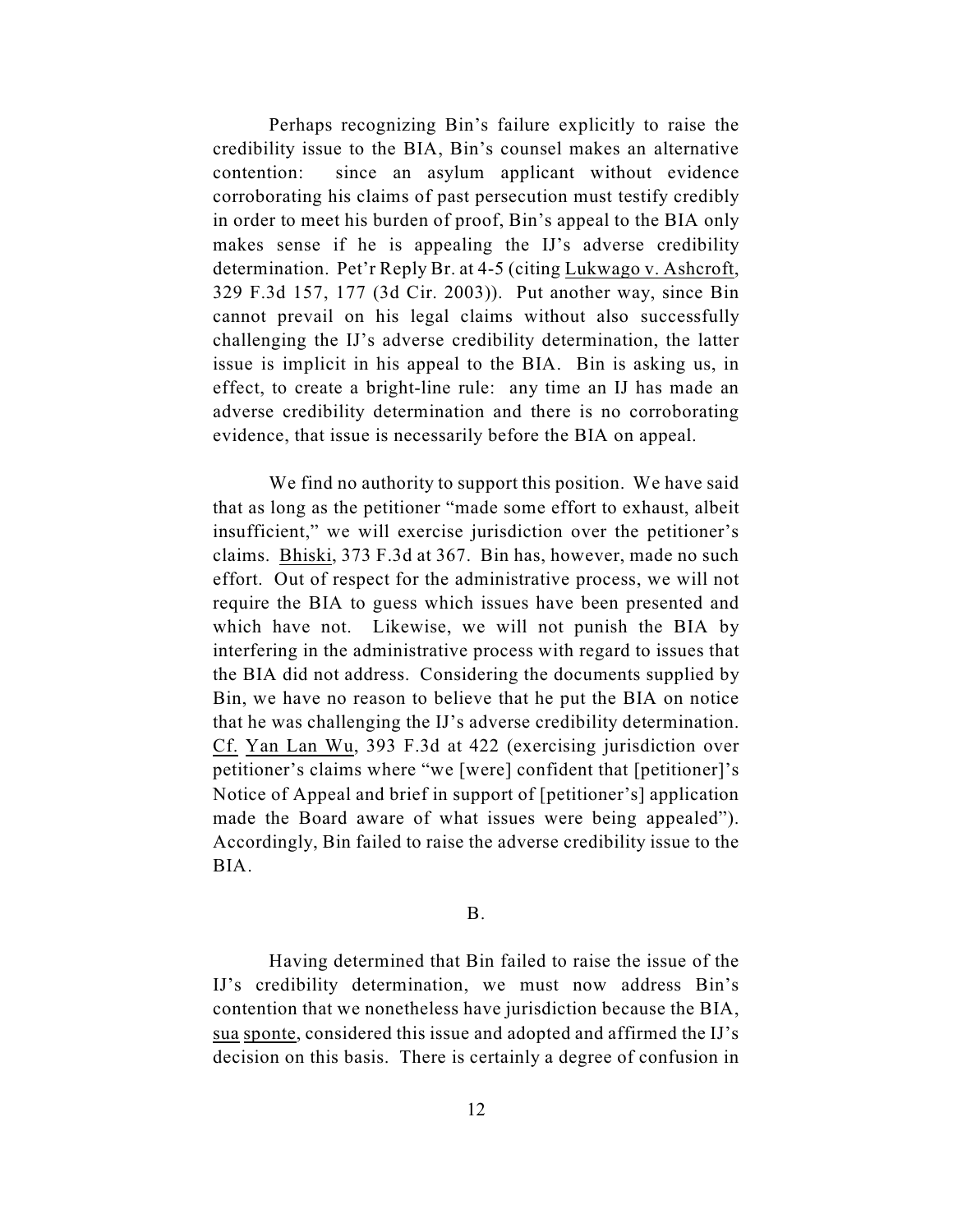this area. See Zine v. Mukasey, 517 F.3d 535, 540 (8th Cir. 2008) (recognizing the "disagreement among our sister circuits on the [] question whether a claim or issue not presented to the BIA, but considered by the BIA sua sponte, is jurisdictionally barred for failure to exhaust administrative remedies").<sup>7</sup> We note, however, that of the approximately seven courts of appeals to address whether the BIA's decision to consider an issue provides the court with jurisdiction over the petition for review, only one per curiam opinion by the Court of Appeals for the Eleventh Circuit would find a court without jurisdiction in a case such as this one. Compare Amaya-Artunduaga v. Att'y Gen., 463 F.3d 1247, 1250 (11th Cir. 2006) (per curiam) (holding that the court lacked "jurisdiction over a claim when an alien, without excuse or exception, fail[ed] to exhaust that claim," even though "the BIA nonetheless consider[ed] the underlying issue sua sponte"), with Sidabutar v. Gonzales, 503 F.3d 1116, 1119-20 (10th Cir. 2007) (holding that the BIA's sua sponte consideration of petitioners' claims served as an agency determination that the issues were sufficiently exhausted to confer the court with jurisdiction under § 1252); Zine, 517 F.3d at 540 (accepting "the agency's determination that the persecution issue was adequately exhausted as to both [asylum and withholding of removal] claims and therefore reach[ing] the merits of the withholding" claim despite the petitioner's failure to raise it explicitly on appeal to the BIA); Pasha v. Gonzales, 433 F.3d 530, 532-33 (7th Cir. 2005) (explaining that where the BIA could have summarily dismissed an appeal for failure to raise an issue with specificity, but instead

 $\frac{7}{7}$  To add to the confusion, courts have taken related, but slightly different approaches to contentions such as Bin's. Some courts begin by addressing, as we have in Part A, whether the petitioner in fact raised the relevant claim or issue, thereby exhausting his or her administrative remedies. See, e.g., Sidabutar v. Gonzales, 503 F.3d 1116, 1119 (10th Cir. 2007). Other courts skip this first step and focus simply on the fact that the BIA addressed the issue, sua sponte or not. See, e.g., Zine, 517 F.3d at 540. Regardless, as we discuss above, the result is the same: the BIA's consideration of an issue is sufficient to provide us with jurisdiction over that issue.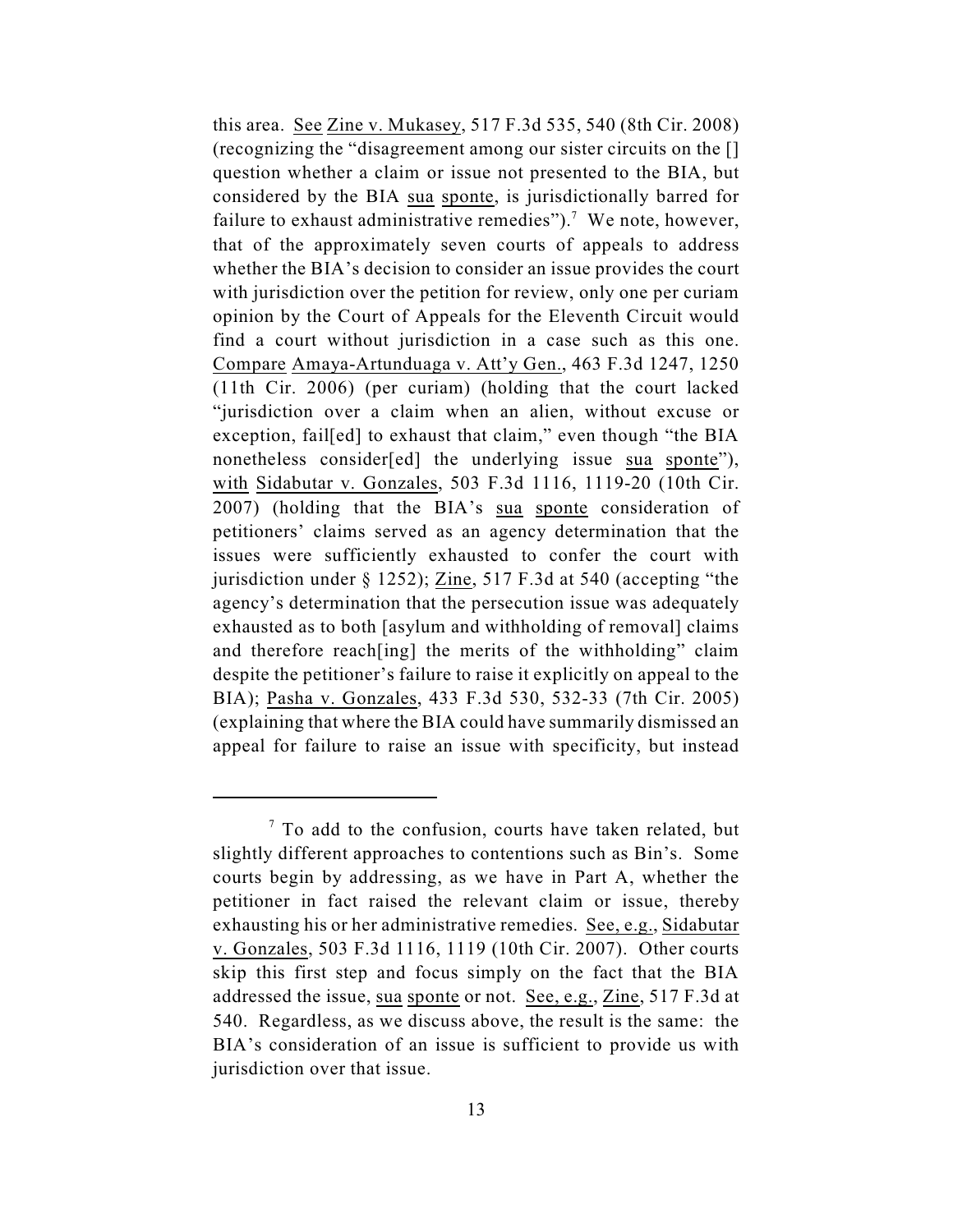affirmed on the merits, the exhaustion requirement was waived); Adebe v. Gonzales, 432 F.3d 1037, 1041 (9th Cir. 2005) (en banc) (same); Hassan v. Gonzales, 403 F.3d 429, 433 (6th Cir. 2005) (same); Johnson v. Ashcroft, 378 F.3d 164, 170 (2d Cir. 2004) (same); see also Singh v. Gonzales, 413 F.3d 156, 160 n.3 (1st Cir. 2005) (explaining that even claims not exhausted before the BIA may be addressed by a court of appeals where the BIA summarily affirmed the IJ's entire opinion, thus rendering the IJ's decision the final agency determination for purpose of appellate review); Arreguin-Moreno v. Mukasey, 511 F.3d 1229, 1232 (9th Cir. 2008) (explaining that court was not deprived of jurisdiction despite petitioner's failure to raise the issue before the BIA where all issues presented to the IJ were deemed to have been presented to the BIA); cf. Wilson v. Pena, 79 F.3d 154, 165 (D.C. Cir. 1996) (explaining, in the Title VII context, that "[w]here the agency has taken final action based on an evaluation of the merits, it cannot later contend that the complainant failed to exhaust his remedies"). We agree with the logic of the majority of our fellow courts of appeals on this issue and find that we have jurisdiction to address the IJ's adverse credibility determination because the BIA considered the issue sua sponte.

For example, in Sidabutar v. Gonzales, petitioners' appeal to the BIA challenged the IJ's determinations regarding asylum, but did not contest the IJ's finding that petitioners were ineligible for withholding of removal or protection under the CAT. 503 F.3d at 1119. While the Court of Appeals for the Tenth Circuit ordinarily would have found that petitioners' failure to pursue the latter two grounds for relief constituted a failure to exhaust their administrative remedies, the BIA sua sponte addressed and ruled on both grounds. Id. The court observed:

> [W]hile  $\S$  1252(d)(1) requires that an alien exhaust "all administrative remedies," the BIA has the authority to determine its agency's administrative procedures. If the BIA deems an issue sufficiently presented to consider it on the merits, such action by the BIA exhausts the issue as far as the agency is concerned and that is all  $\S$  1252(d)(1) requires to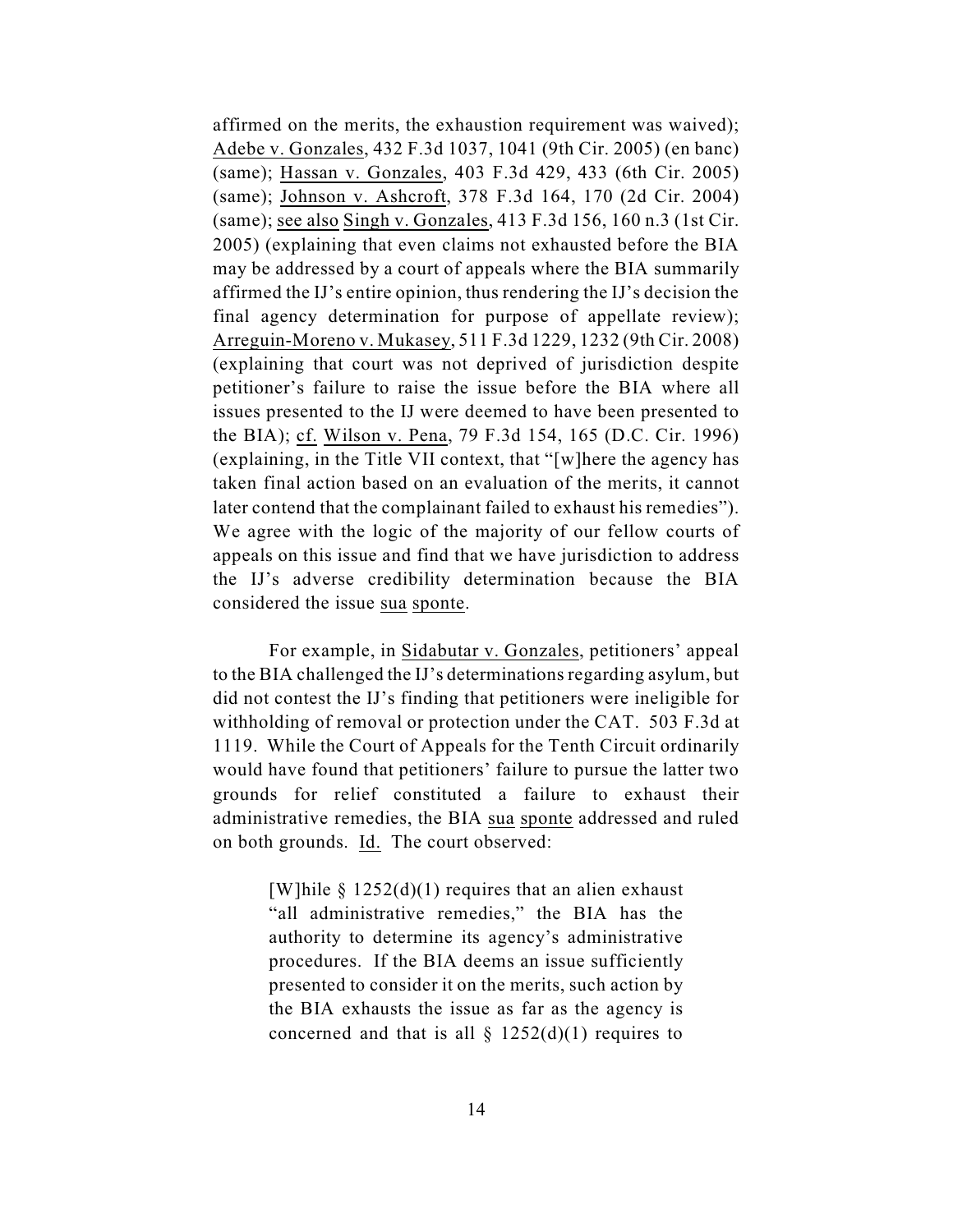confer our jurisdiction.<sup>8</sup> Where the BIA determines an issue administratively-ripe to warrant its appellate review, we will not second-guess that determination. Indeed, it is a touchstone of administrative law that "the formulation of procedures [is] basically to be left within the discretion of the agencies to which Congress had confided the responsibility for substantive judgments." . . . Under 8 C.F.R. § 1003.3(b) ("specificity requirement"), an alien taking an appeal of an IJ decision "must specifically identify the findings of fact, the conclusions of law, or both, that are being challenged." Nothing in the agency's regulations preclude the BIA from waiving this requirement. Indeed, the BIA has *discretionary* authority to dismiss (and conversely, accept) appeals lacking in specificity. . . . Where the BIA has issued a decision considering the merits of an issue, even sua sponte, [the interests behind the exhaustion rule] have been fulfilled.

Id. at 1120-21 (emphasis in original) (citations omitted).

We are persuaded by the Court of Appeals for the Tenth Circuit's reasoning in Sidabutar. To begin with, the BIA's own regulations provide that the BIA "*may* summarily dismiss any appeal or portion of any appeal . . . [that] fails to specify the reasons for the appeal . . . ."  $8 \text{ C.F.R.} \$   $1003.1(d)(2)(i)$  (emphasis added); see also 8 C.F.R. § 1003.3(b); Form EOIR-26. This permissive language suggests that it is within the agency's discretion to determine when to dismiss summarily an appeal for lack of specificity and when the BIA is sufficiently apprised of the applicable issues to entertain the appeal. See Esponda v. Att'y Gen., 453 F.3d 1319, 1321 (11th Cir. 2006); Cf. Bhiski, 373 F.3d

<sup>&</sup>lt;sup>8</sup> The court clarified that "[a]lthough we do not find that DHS has waived the exhaustion requirement in this case (rather it waived the requirement that an issue be 'specifically' raised in the notice of appeal), we find the authority supporting the waiver doctrine persuasive in this context." Id. at 1121 n.5. Similarly, we find that the agency has waived its specificity requirement in this case.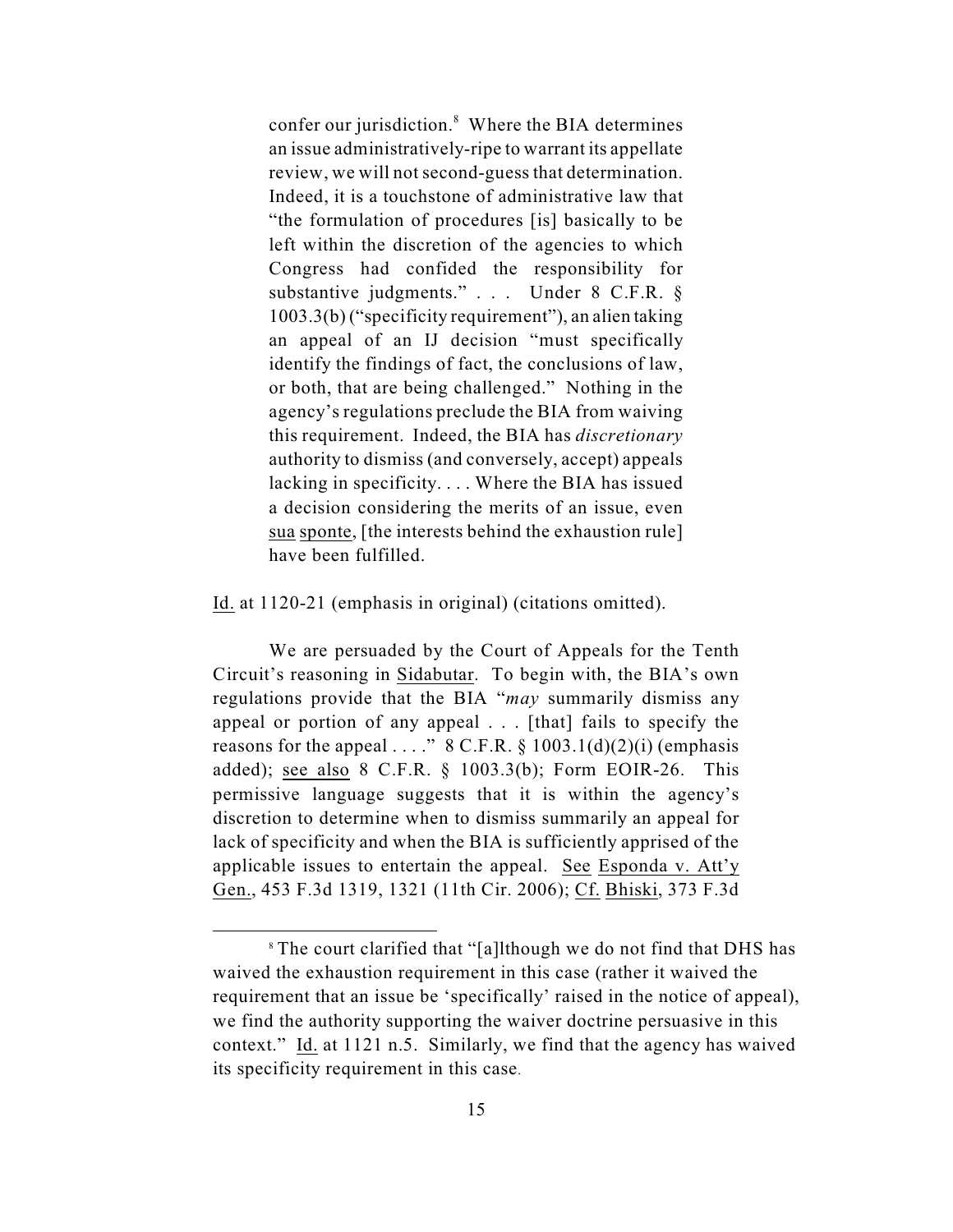at 368 (explaining that the permissive term "may" in Notice of Appeal Form EOIR-26 suggests "that the agency believes that a brief is not necessary in all cases"). Given the BIA's substantial experience dealing with appeals from an IJ's adverse credibility determination, this discretion is well-placed. Cf. Jasch v. Potter, 302 F.3d 1092, 1095 (9th Cir. 2002) (explaining in the Title VII context that "[w]hen an agency proceeds to reach the merits of the case rather than dismiss the claim . . . , it has determined that sufficient information exists for such adjudication. After all, the agency itself is in a strong position to evaluate whether the complainant has sufficiently complied with [the agency's] requests.").

As Congress has empowered agencies to carry out their delegated functions, the administrative system contemplates that "agencies 'should be free to fashion their own rules of procedure and to pursue methods of inquiry capable of permitting them to discharge their multitudinous duties.'" Sidabutar, 503 F.3d at 1120 (quoting FCC v. Pottsville Broad. Co., 309 U.S. 134, 143 (1940)). Given this delegation to a coordinate branch, "our role is not to substitute our own preference for the optimal administrative procedure for the agency's determination of its internal rules . . . . Ignoring the BIA's determination of these issues would amount to a judicial determination that the Board acted ultra vires in following its own rules." Sidabutar, 503 F.3d at 1120; see McKart v. United States, 395 U.S. 185, 194 (1969). It is well-established that agencies may waive compliance with their "procedural rules adopted for the orderly transaction of [agency] business . . . ." Colo. Envtl. Coal. v. Wenker, 353 F.3d 1221, 1228 (10th Cir. 2004) (quoting Am. Farm Lines v. Black Ball Freight, 397 U.S. 532, 538-39 (1970)); see Weinberger v. Salfi, 422 U.S. 749, 766-67 (1975). As the BIA waived compliance with its specificity requirement by choosing to address Bin's petition on the merits, we may not now reject the petition for review based on that requirement. See Angelus Milling Co. v. Comm'r of Internal Revenue, 325 U.S. 293, 297 (1945) ("If the Commissioner chooses not to stand on his own formal or detailed requirements, it would be making an empty abstraction, and not a practical safeguard, of a regulation to allow the Commissioner to invoke technical objections after he has investigated the merits of a claim and taken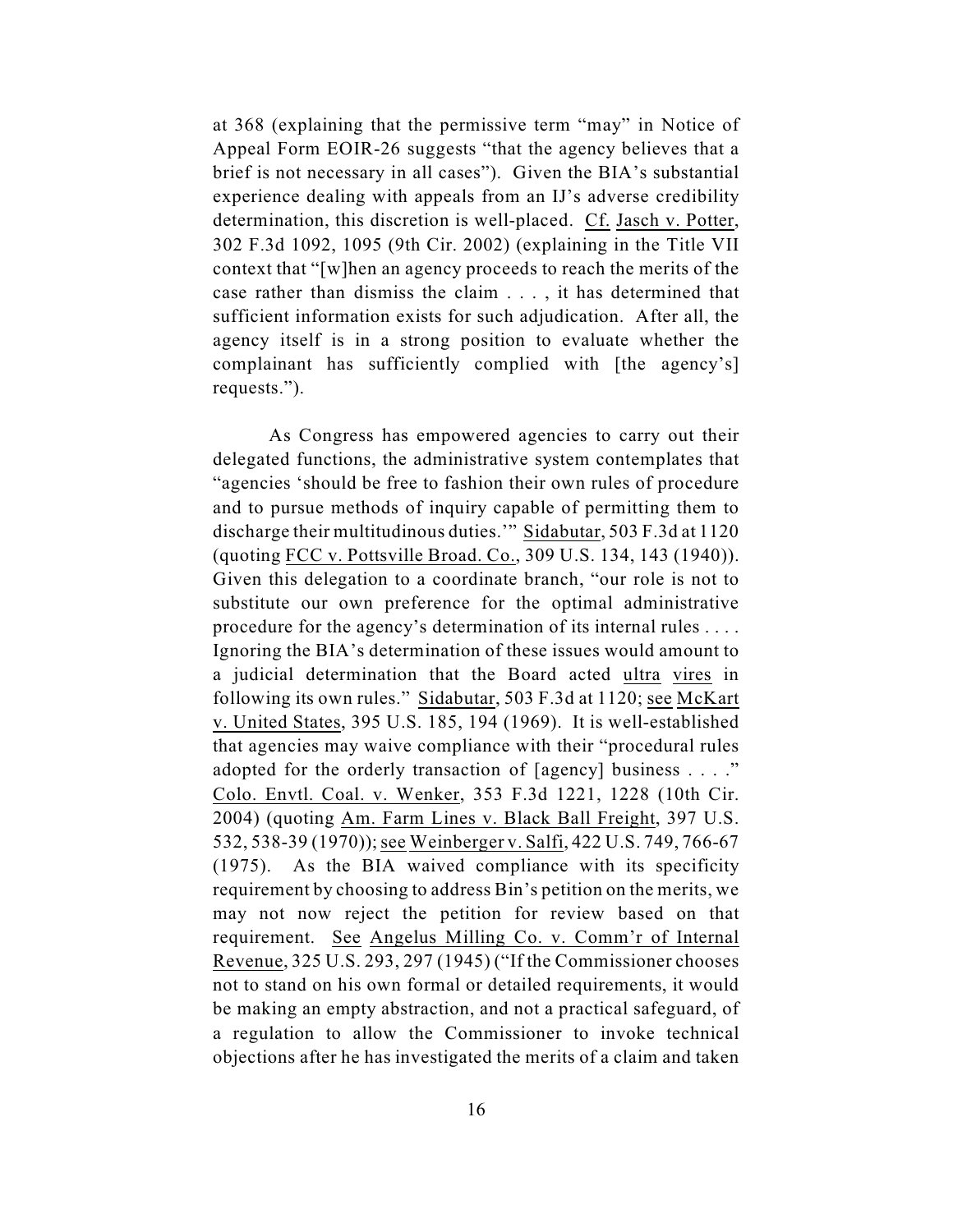action upon it"); Abdelqadar v. Gonzales, 413 F.3d 668, 670-71 (7th Cir. 2005) ("The agency's assertion . . . that failure to preserve an issue deprives us of subject-matter jurisdiction, so that we must ignore the agency's own forfeiture, lacks any visible means of support."); Nat'l Labor Relations Bd. v. Monsanto Chem. Co., 205 F.2d 763, 764 (8th Cir. 1953).

Holding that the BIA waived its specificity requirement does not run counter to the purposes underlying the exhaustion doctrine. The Supreme Court has explained that "[e]xhaustion is generally required as a matter of preventing premature interference with agency processes, . . . [giving the agency] an opportunity to correct its own errors, to afford the parties and the courts the benefit of its experience and expertise, and to compile a record which is adequate for judicial review." Salfi, 422 U.S. at 765. While these are important concerns, "[w]here the BIA has issued a decision considering the merits of an issue, even sua sponte, these interests have been fulfilled." Sidabutar, 503 F.3d at 1121. The BIA has already had an opportunity to apply its experience and expertise without judicial interference. So too, the fact that the BIA has addressed the issue independently from the IJ ensures that the record is adequate for our review. Indeed, the Sidabutar court expressly limited the application of this rule to cases in which the BIA "issues a full explanatory opinion or a discernible substantive discussion on the merits over matters not presented by the alien," distinguishing cases where "the BIA summarily affirms the IJ decision *in toto* without further analysis of the issue." Id. at 1122 (citing  $8 \text{ C.F.R.} \$   $1003.1(e)(4)$ ).

While we need not specify the precise limitations of this rule here, we note that the BIA did issue a "discernible substantive discussion on the merits" in this case. See id. Rather than issuing a one-member streamlined opinion under 8 C.F.R. § 1003.1(e)(4), the BIA considered Bin's case as a three-member panel. It cited to Matter of Burbano, 20 I. & N. Dec. 872, 874 (BIA 1994), indicating that it had conducted an independent review of the record and had exercised its own discretion in determining its agreement with the reasoning and result of the IJ. See Paripovic v. Gonzales, 418 F.3d 240, 243 n.4 (3d Cir. 2005); Arreguin-Moreno, 511 F.3d at 1232. In exercising its independent discretion, the BIA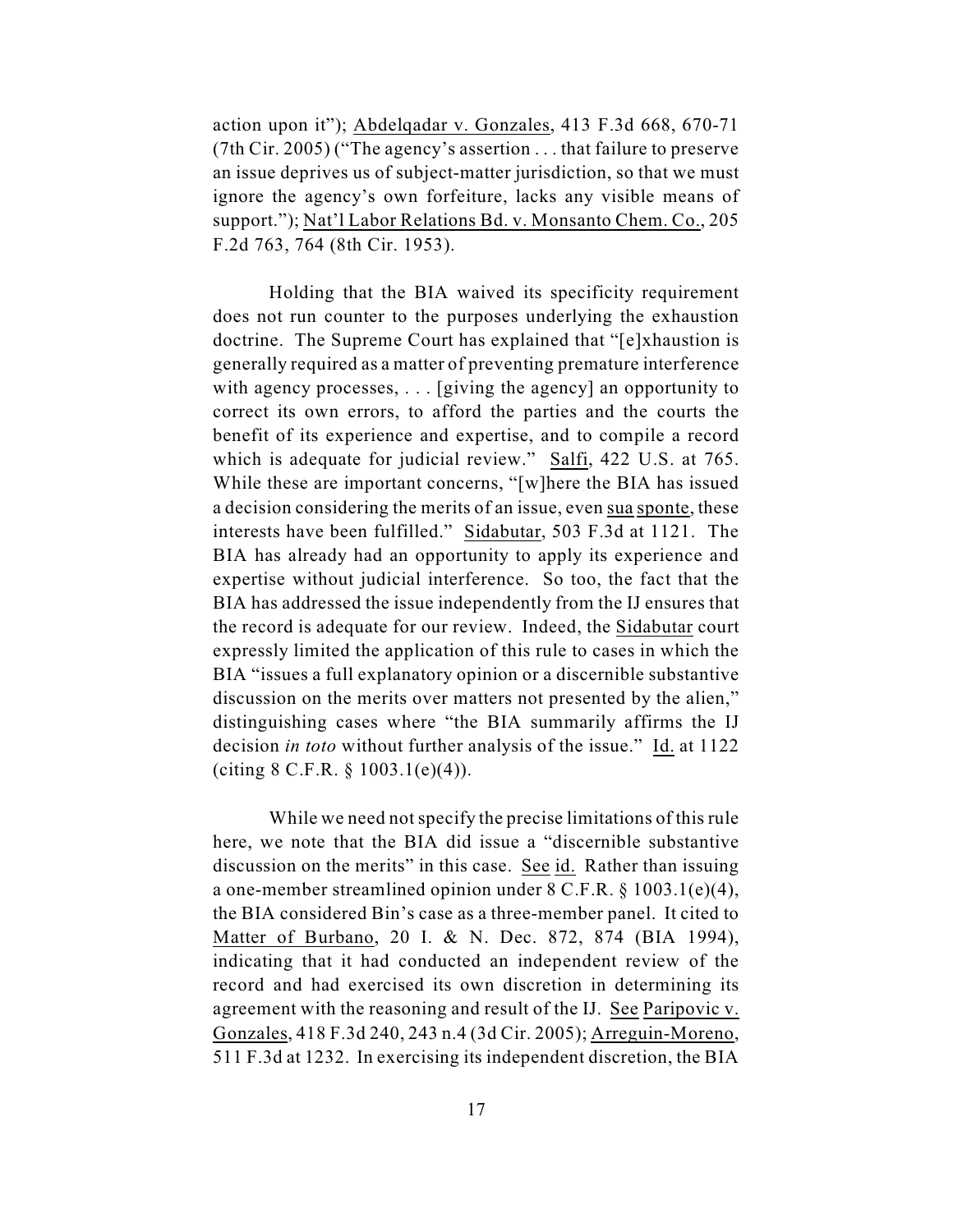made clear that it agreed only with the IJ's adverse credibility determination, and not necessarily with the IJ's conclusions regarding the relevant standards for relief. Accordingly, exercising jurisdiction over Bin's petition for review would not prematurely interfere with the agency processes. The agency here had sufficient opportunity to correct its own errors and apply its expertise to the matter at hand. See Sagermark v. I.N.S., 767 F.2d 645, 648 (9th Cir. 1985) ("Whether or not the decision on the merits was technically before the BIA, the BIA addressed it thoroughly enough to convince us that the relevant policy concerns underlying the exhaustion requirement . . . have been satisfied here.").

While we would usually hold that a petitioner's failure to present an issue to the BIA constituted a failure to exhaust, thus depriving us of jurisdiction to consider it, here the BIA sua sponte addressed and ruled on the unraised issue. In so doing the BIA waived, as it was entitled to do, its specificity requirement under 8 C.F.R. § 1003.3(b). Because the BIA waived its specificity requirement and addressed the IJ's credibility determination on the merits, thereby exhausting the issue, we have jurisdiction to consider the petition for review. See Sidabutar, 503 F.3d at 1120.

### IV.

We now address the merits of Bin's appeal. Bin seeks a new credibility determination, claiming, among other things, that the IJ incorrectly identified two purported discrepancies between Bin's testimony and his written affidavit. We disagree with Bin's arguments and hold that substantial evidence supports the IJ's credibility determination.

The first inconsistency noted by the IJ was a discrepancy between Bin's written affidavit and his testimony before the IJ concerning the reasons given for his arrest in 1999. In his affidavit, Bin stated that "[a]t the beginning of August in 1999[] five or six police officers suddenly showed up at my home. *They said that I practiced Falun Gong and believed the evil religion*. They told me that I was under arrest. I could not resist. As a result, I was taken to the police station." A.R. 339 (emphasis added). On direct examination, however, Bin stated—and then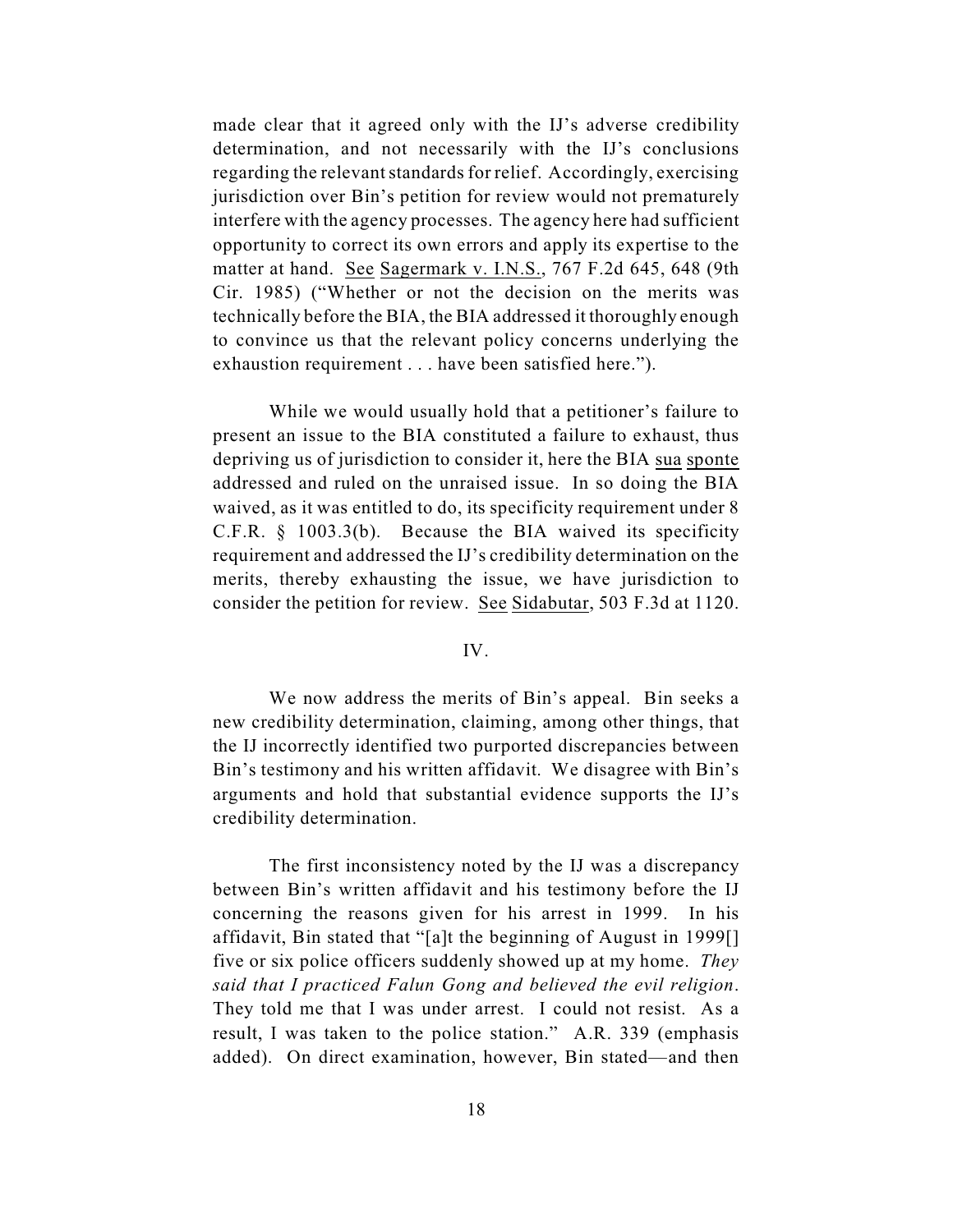repeated—that he was given no reason for the arrest, either at his house or at the police precinct. When given an opportunity to explain the contradiction, Bin merely replied that "[w]ell, I forgot sometime even what I had written in my statement." A.R. 90. He added: "I don't have a good memory in my mind and sometimes I would miss a few sentences that I have written in my statement." A.R. 90.

Bin's testimony simply cannot be reconciled with his affidavit. While Bin's affidavit stated that the arresting officers said that Bin practiced Falun Gong, Bin testified quite clearly that he was not given a reason for his arrest and that he was simply taken to the police precinct by force. Given Bin's differing positions concerning the circumstances of his arrest, there was reason for the IJ to doubt Bin's credibility.

Bin's attempt to explain the contradiction only exacerbated these doubts. In stating that he "forgot sometime even what [he] had written in [his] statement," Bin seemed to be testifying not from his independent recollection of his purported arrest, but from his recollection of what he had written in the affidavit he prepared specifically to apply for asylum. In this regard, the inconsistency between Bin's testimony and affidavit created the perception that Bin manufactured a story to tell to the IJ.

This discrepancy goes to the heart of Bin's asylum application. See Gao v. Ashcroft, 299 F.3d 266, 272 (3d Cir. 2002). Courts have recognized that "attempts by the applicant to enhance his claims of persecution" go to the heart of a petitioner's claim for relief. Sarr v. Gonzales, 485 F.3d 354, 360 (6th Cir. 2007); Damaize-Job v. I.N.S., 787 F.2d 1332, 1337 (9th Cir. 1986); see also id. (differentiating such bolstering attempts from "minor discrepancies in dates that are attributable to the applicant's language problems or typographical errors"). In this case, the IJ was not convinced that Bin was arrested at all, let alone for one of the statutorily-protected grounds necessary to be eligible for asylum and withholding of removal. Thus, a discrepancy concerning the very reason for Bin's arrest, that on the one hand would give rise to an asylum claim, or on the other hand would not,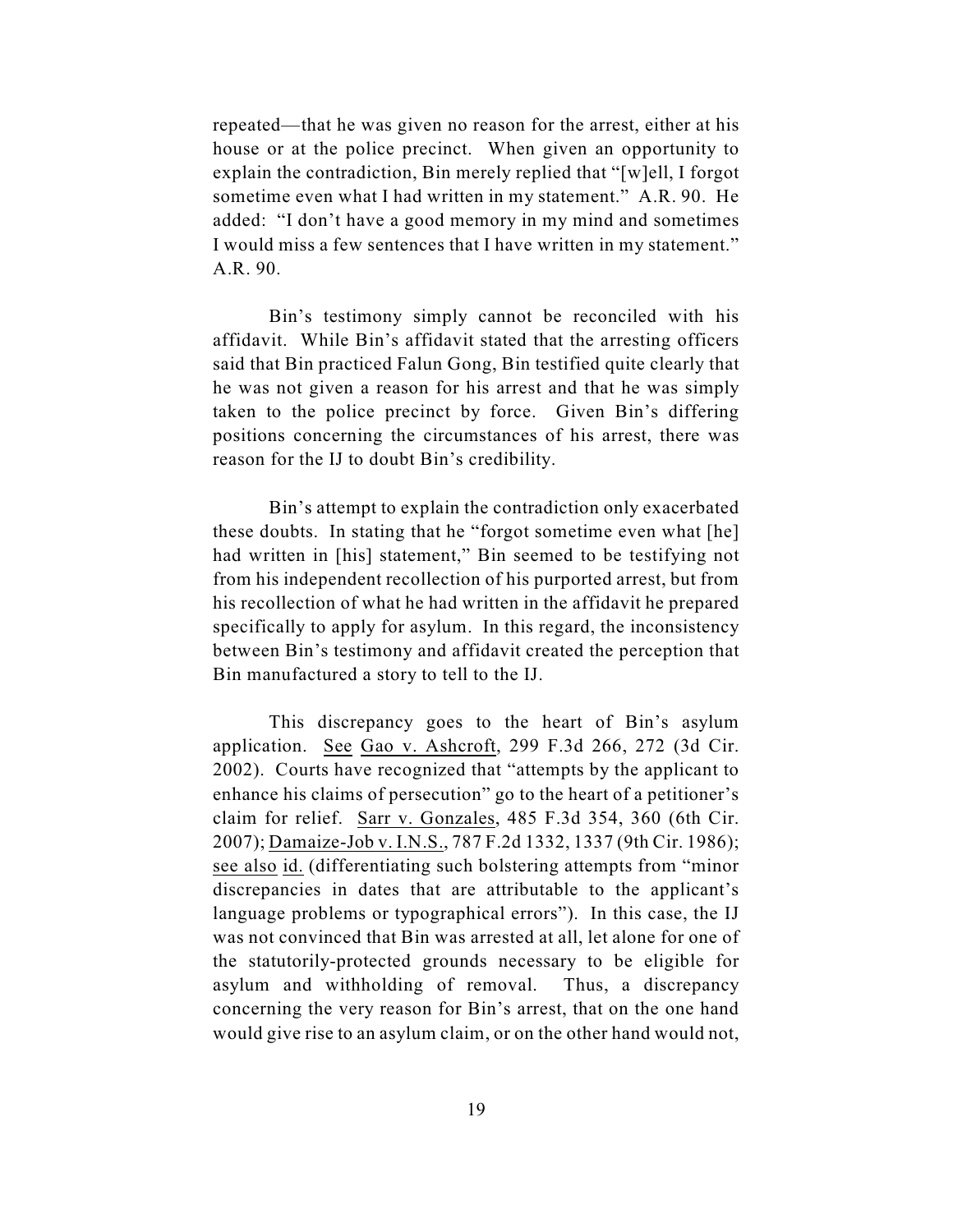goes to the heart of Bin's claim for relief.<sup>9</sup>

The second inconsistency relates to the manner in which Bin purportedly practiced Falun Gong after being released from detention in 1999 and before his subsequent arrest in 2004. Bin stated in his affidavit that, on occasion, he invited other Falun Gong practitioners to his parents' home to practice Falun Gong together. Before the IJ, however, Bin made clear that after 1999 he only practiced in his parents' house by himself. When asked about the discrepancy, Bin explained that "[w]ell, I did write [that I invited other practitioners to my parents' house] in my statement so I presume[d] that you knew about it," and further, that he did not understand the questions asked of him. A.R. 88-89.

This inconsistency also goes to the heart of Bin's claim. Bin claims that he was arrested for practicing Falun Gong. If he was arrested for another reason, or not arrested at all, this would be fatal to his asylum claim. Thus, the location where Bin practiced Falun Gong is relevant in that it bears on how likely it was that the Chinese authorities knew of his Falun Gong activities. If he truly practiced secretly and alone in his home, as he told the IJ, it is hard to believe that the authorities could have found out about his practice of Falun Gong and persecuted him for that reason. Bin's inconsistent testimony on this central issue is thus material to Bin's claim for relief.

<sup>&</sup>lt;sup>9</sup> We note that this inconsistency comes amidst Bin's otherwise unpersuasive and perhaps evasive testimony: while Bin claims to have been interrogated at the police precinct, he was unable to recall what kind of questions the Chinese authorities asked of him; while Bin stated that his mother was interrogated by police, Bin did not know anything that was asked of her or when the interrogation took place; while he stated that the Chinese authorities prepared a document admonishing him not to practice Falun Gong again, Bin was unable to remember any of its contents; while he was brought by his family to see a doctor, he did not have any medical proof concerning his stomach condition; and while Bin stated that he came to the United States to apply for asylum, when approached by Border Patrol agents he stated that he came for economic reasons.